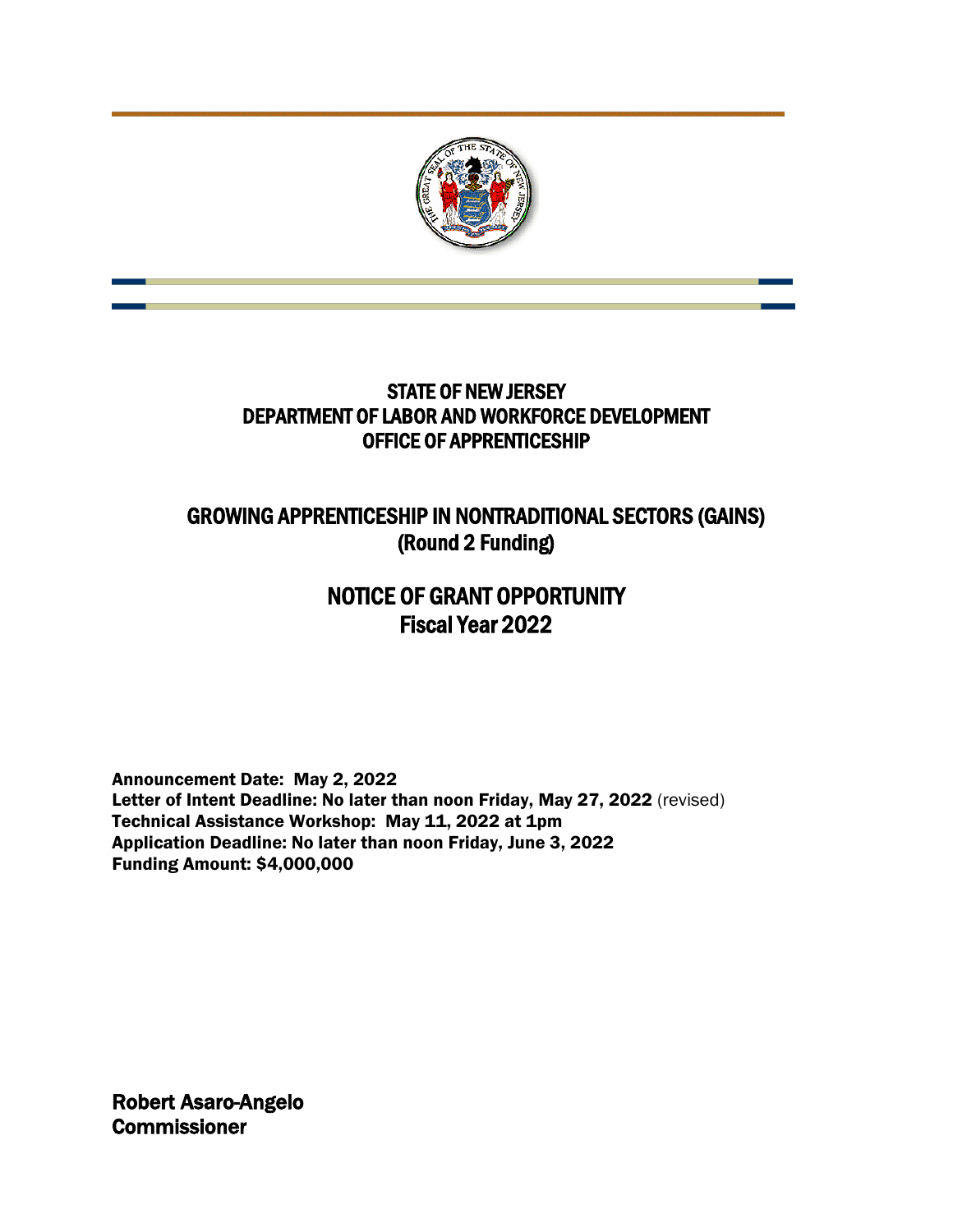## **Growing Apprenticeships in Nontraditional Sectors (GAINS) Round 2 Funding FY2022 Notice of Grant Opportunity**

## **TABLE OF CONTENTS**

|           | Notice of Availability of Grant Program Funds                                                       | Page 3  |
|-----------|-----------------------------------------------------------------------------------------------------|---------|
| A.        | Name of Grant Program                                                                               | Page 3  |
| <b>B.</b> | Purpose of the Grant                                                                                | Page 3  |
| C.        | Mission, Goals and Objectives                                                                       | Page 5  |
| D.        | Availability and Awarding of Funding                                                                | Page 6  |
| Ε.        | <b>Eligible Entities/Applicants</b>                                                                 | Page 8  |
| F.        | <b>Evaluation Criteria</b>                                                                          | Page 8  |
| G.        | <b>Qualifications of Applicants</b>                                                                 | Page 13 |
| H.        | <b>Application Process</b>                                                                          | Page 14 |
| I.        | <b>Application Requirements</b>                                                                     | Page 15 |
| J.        | <b>Required Reports/Documents</b>                                                                   | Page 17 |
| K.        | <b>Award Process</b>                                                                                | Page 18 |
| L.        | Date by which Applicants shall be notified                                                          | Page 19 |
|           | Attachments:<br>Attachment I – Sample Letter of Intent<br>Attachment II - Tax Clearance Certificate |         |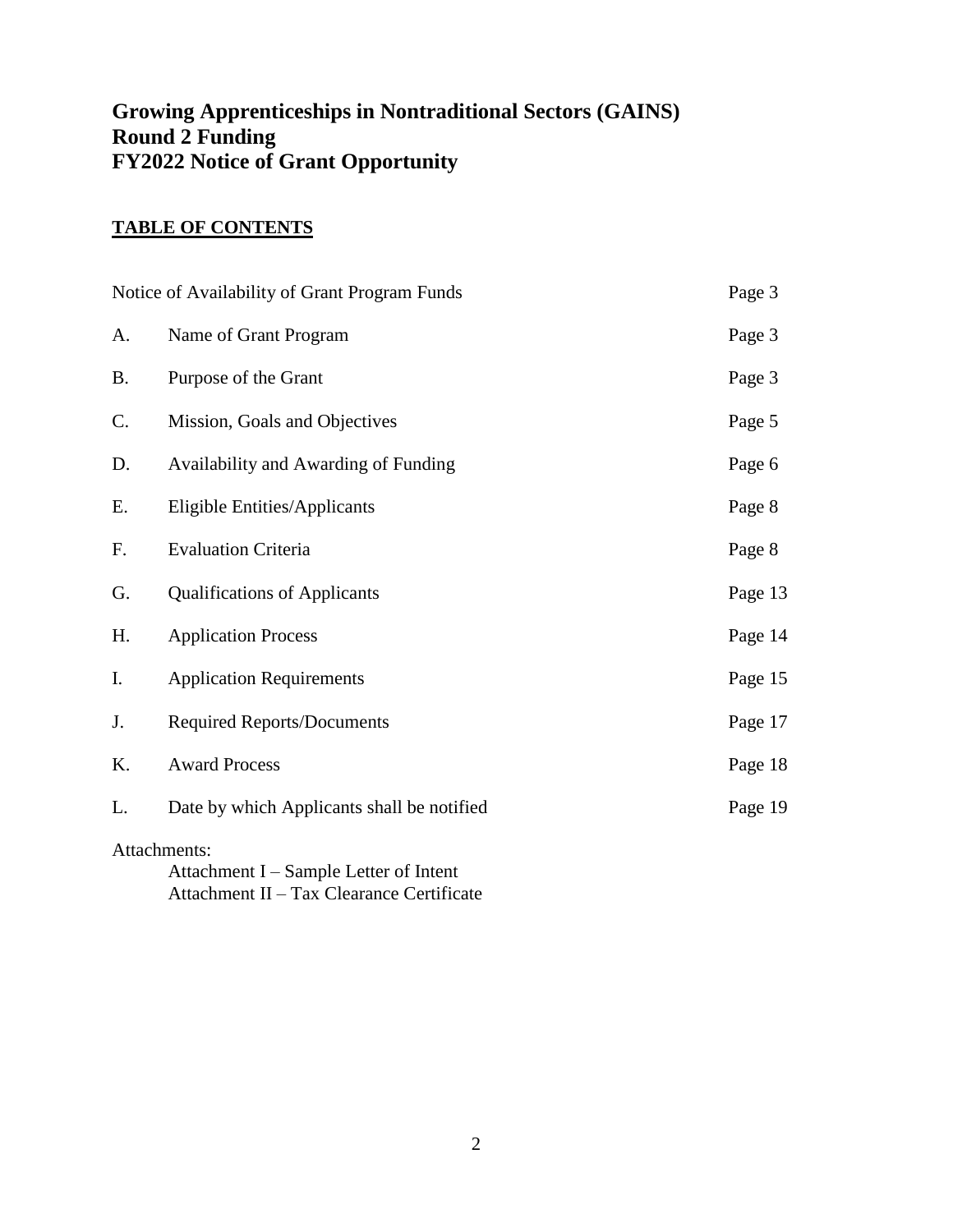#### **Notice of Availability of Grant Program Funds**

**Take Notice** that, in compliance with N.J.S.A. 52:14-34.4 et seq., the Department of Labor and Workforce Development (hereinafter "the Department" or "NJDOL") regularly publishes on its website at<https://nj.gov/labor/> all notices of fund availability pertaining to Federal or State grant funds which may be awarded by the Department. The notices of fund availability may be found on the Department's website under the heading "Public Notices" and the subheading "Notice of Grant Opportunity".

#### **A. Name of Grant Program**

The Growing Apprenticeships in Nontraditional Sectors (GAINS) – Round 2 Funding

The GAINS program is a competitive grant offered by the Department of Labor and Workforce Development (NJDOL).

#### **B. Purpose of the Grant**

In March of 2018, Governor Murphy announced the development of the first Office of Apprenticeship in New Jersey, and well as the creation of the New Jersey Apprenticeship Network. The Office of Apprenticeship works closely with USDOL and serves as the one-stop shop for employers, nonprofits, and secondary- and post-secondary institutions interested in apprenticeship opportunities. The GAINS grant has been designed to help workers, particularly those affected by the COVID-19, and others with access to on-the job training and advanced credentials.

The New Jersey Apprenticeship Network (NJAN) is focused on driving economic development through skills and educational attainment by concentrating our joint efforts on sector-focused, demand-driven training and education programs that lead to better-paying careers, advanced credentials, and skills attainment. The vision of the NJAN is to develop sector and occupation apprenticeship pipelines by aligning state and federal pre-apprenticeship and apprenticeship programs. Through apprenticeship and pre-apprenticeship, NJ residents have the opportunity to participate in an ecosystem that provides multiple years of economic support and occupational skills training, leading to sustainable wages and upward mobility.

One of the core efforts of the Office of Apprenticeship has been to develop programs and educate New Jerseyans on the benefits of the Registered Apprenticeship model, and promote policies that improve economic outcomes for individuals through educational attainment, skills training, increased wages, and career pathways. Additionally, the mission of the Office of Apprenticeship includes initiatives that will directly benefit employers.

Registration of an apprenticeship program provides businesses with the following benefits:

Reduced Turnover – A proven strategy to reduce turnover and increase retention, both of which can saddle businesses with high costs related to recruitment and workforce development.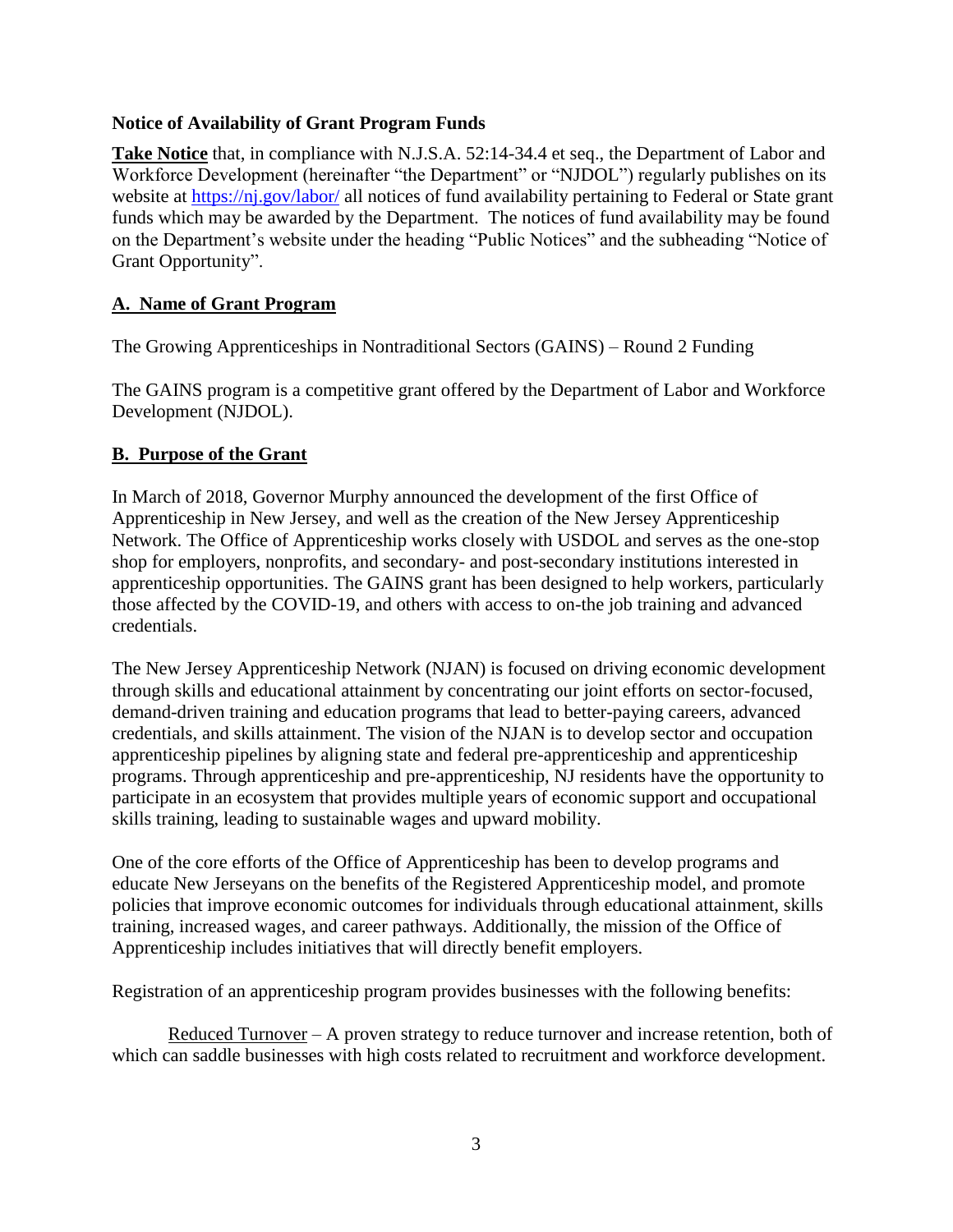Increased Worker Productivity – Apprenticeship programs have a well-established track record of providing skills training that leads to a more productive workforce; this reality directly benefits an employers' bottom line.

Pipeline of Skilled Workers/Succession Planning – For businesses who are unable to find talent in the market, and particularly in periods where there is low unemployment, apprenticeship programs can be an effective tool to a pipeline of talent and assist with succession planning.

Quality Standards – Registration means the program has met national and independent standards for quality and rigor. Registration tells prospective employees, customers and suppliers that the business invests in its workforce and believes employees are its most important asset.

Federal and State Resources – Businesses and apprentices can access funding and other resources from many federal and state programs (PACE and NJPLACE in NJ) to help support their Apprenticeship programs, including funding, technical support, and assistance.

The main goal of this Notice of Grant Opportunity is to promote equality of opportunity, upward mobility, and economic fairness. Due to the rise of globalization, international trade, advances in information technology, mechanical automation of production processes, and reductions in union membership over the past few decades, American workers have found themselves displaced by new technologies and in competition with overseas labor markets. Advances in technology have increased the use of mechanization in the production process and in professional spaces that are not often attributed to skill-biased technical change. These technological advances have increased demand for more technically advanced, high-skilled positions that require occupational training at the secondary, post-secondary, and adult education levels.

Upskilling and retooling have helped mitigate these labor market conditions. Apprenticeship programs are a tried and true method to increase lifetime earnings and provide a pathway to a sustainable career. According to a recent study, "more than 90 percent of those who complete apprenticeships land jobs with annual wages that exceed \$60,000. Apprenticeship graduates also finish their programs with zero student loan debt, compared to an average of just over \$30,000 for today's college students."<sup>1</sup>

Grant funds will be awarded to successful applicants responding to this competitive Notice of Grant Opportunity (NGO). The purpose of the GAINS program is to promote the expansion and development of United States Department of Labor (USDOL) approved [Registered](https://www.apprenticeship.gov/employers/registered-apprenticeship-program)  [Apprenticeship](https://www.apprenticeship.gov/employers/registered-apprenticeship-program) programs that drive economic development through skills and educational attainment and create pathways to better-paying careers and advanced credentials. While this NGO describes twelve (12) sectoral/occupational areas of focus, all [occupations that are](https://www.apprenticeship.gov/apprenticeship-occupations)  [recognized by US DOL](https://www.apprenticeship.gov/apprenticeship-occupations) as "apprenticeable" are encouraged to apply.

Apprenticeship is an employment opportunity for an individual to start a new career through a training program that has both an on-the-job (paid employment) training component and an educational schooling component (related technical instruction), where individuals obtain workplace relevant knowledge and skills to be successful as they start their new career.

 $\overline{a}$ <sup>1</sup> <sup>1</sup> <https://na-production.s3.amazonaws.com/documents/Connecting-Apprenticeship-HigherEd.pdf>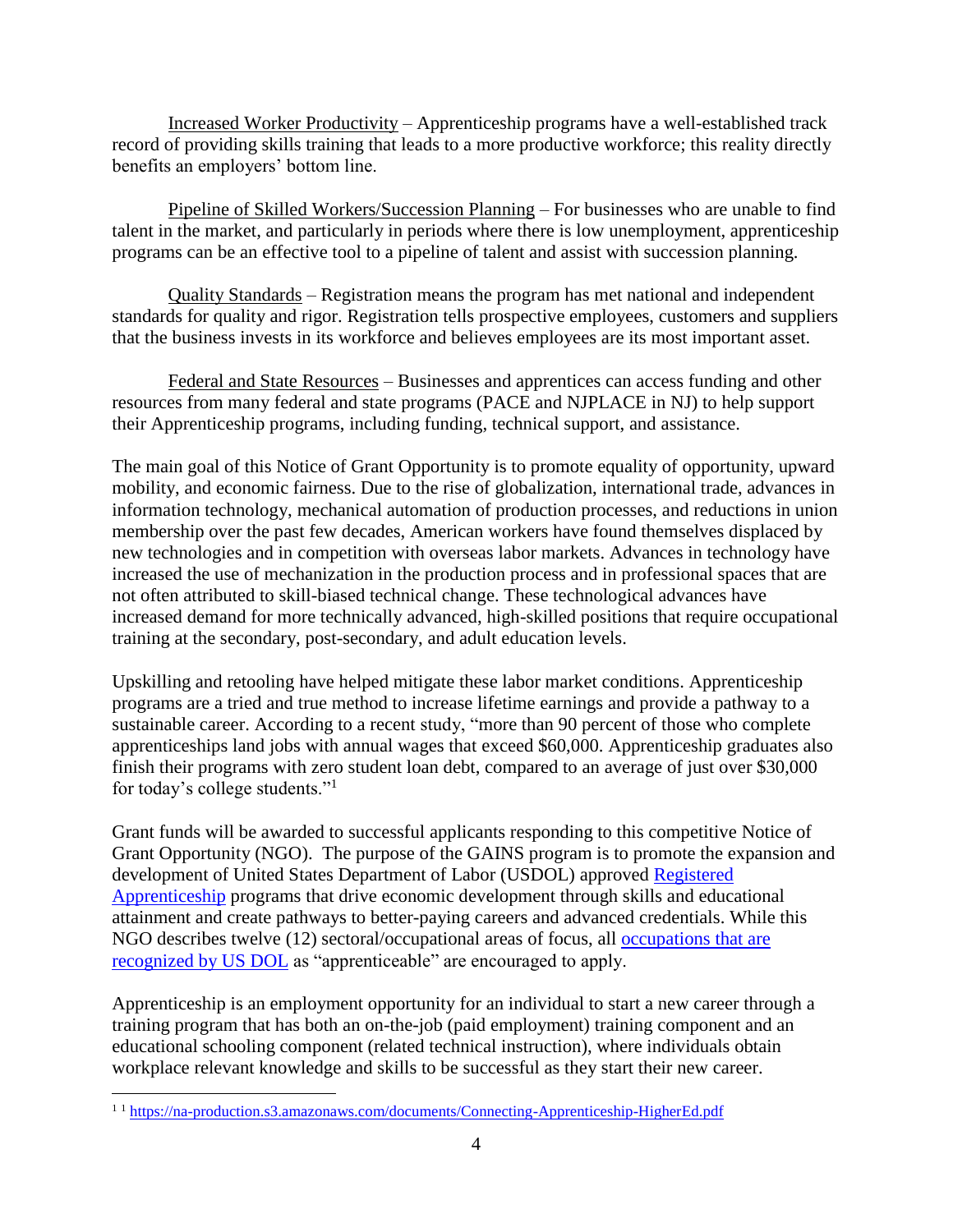Registered apprenticeships are high-quality, work-based earn-and-learn models that meet national standards for **registration with the USDOL**, resulting in a nationally recognized credential. More information on Registered Apprenticeship can be found [here.](https://www.dol.gov/featured/apprenticeship/faqs)

## **C. Mission, Goals and Objectives**

## *Mission*

The GAINS program will provide New Jersey businesses/organizations or current registered apprenticeship sponsor in targeted sectors with support for new Registered Apprenticeship (RA) program development, or existing RA programs who seek to expand into new USDOL approved occupations. The GAINS program will encourage participation by providing a 50% wage reimbursement for up to 12 months of newly hired apprentices' employment, offset costs incurred for training the new apprentice, and to incentivize employers for hiring registered apprentices from pre-apprenticeship programs. Examples of training costs include: related classroom instructor costs, materials and supplies, supervision by a journey worker, etc.

## *Goals*

This competitive NGO is being made available to accomplish any of the following primary goals:

- Establish new and expand on existing apprenticeship programs in NJ that are registered with the United States Department of Labor (USDOL), and are within occupations that are currently listed on USDOL's approved occupation list which can be found [here;](https://www.apprenticeship.gov/apprenticeship-occupations)
- Establish apprenticeship programs in high growth occupations, sectors, or industries in New Jersey (NJ) as indicated in the subsequent section.
- Support workers and businesses who have been adversely affected by the COVID-19 pandemic.

#### *Objectives*

The NJDOL has established the following objectives for the GAINS program:

Establish and expand registered apprenticeship programs in the following sectors:

| <b>Advanced Manufacturing</b>         | <b>Bio Pharma/Life Sciences</b>                                                                  |
|---------------------------------------|--------------------------------------------------------------------------------------------------|
| Energy, Utilities and Infrastructure  | Retail, Hospitality and Tourism                                                                  |
| Financial Services/Insurance          | Transportation, Logistics and Distribution                                                       |
| Information Technology/Cyber Security | Renewable Energy                                                                                 |
| Healthcare                            | Other Science, Technology, Engineering,<br>and Mathematics (STEM) related<br>sectors/occupations |
| Construction & Building Trades        | <b>Public Service</b>                                                                            |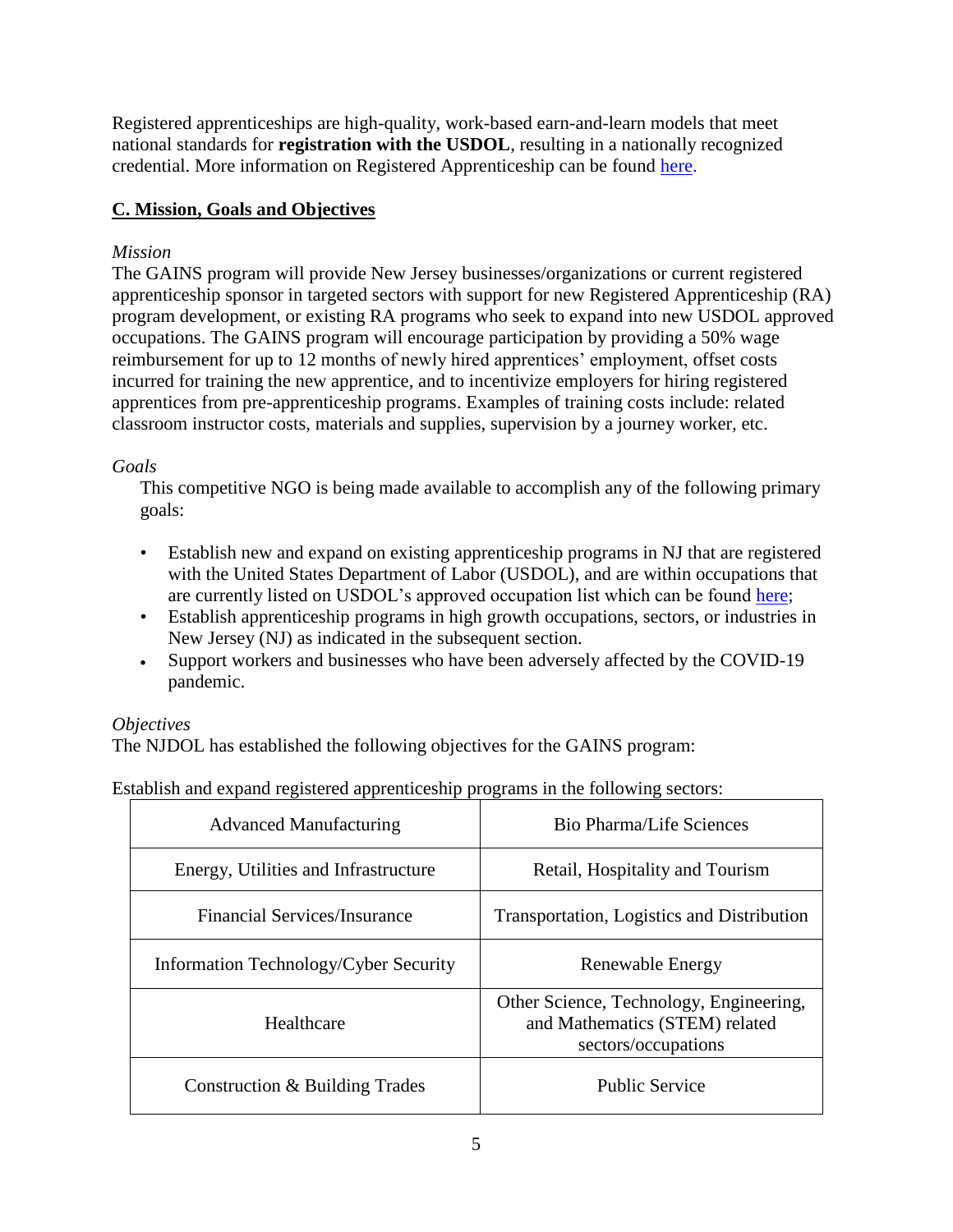Long Term Objectives:

- 1. Support workforce development training initiatives to improve labor market deficiencies stemming from the COVID-19 pandemic;
- 2. Increase the number of Registered Apprenticeship programs in NJ;
- 3. Increase the number of Registered Apprentices in NJ;
- 4. Provide training that leads to certifications, licenses and/or college credits;
- 5. Move workers from low skill entry-level positions or from industries directly affected by international trade or skill-biased technical change to full occupational proficiency;
- 6. Provide greater employment opportunities for members of disadvantaged classes, unemployed/dislocated workers, students;
- 7. Assist small businesses with developing quality training programs;
- 8. Develop a highly-skilled workforce that possesses the skills and qualifications demanded by businesses in NJ;
- 9. Increase the proficiency of NJ's labor supply with the goal of increasing wages in the state and making the state labor market an attractive option for out of state businesses to locate;
- 10. Increase the number of professional credentials for residents in NJ.
- 11. Increased employment opportunities for residents in existing or new apprenticeable industries;
- 12. Recognition of registered apprenticeship as a key component of New Jersey's Workforce Readiness System.

## **D. Availability and Awarding of Funding**

Round 2 funding for this program is expected to be \$4 million for FY2022, and is contingent upon the availability of funds. Funding available for this initiative will come from Workforce Development Partnership Fund - Apprenticeship. NJDOL reserves the right to utilize other state or federal funds, including the federal Apprenticeship State Expansion grant funding, if applicable. The anticipated length of the contract period is 18 months unless otherwise extended or reduced at the discretion of the NJDOL. NJDOL seeks to fund multiple programs throughout the program year. NJDOL reserves the right to negotiate the costs of all training programs upon award selection. The payment structure for all contracts will be cost reimbursement.

The purpose of this grant is to provide initial funding for programs that will not rely on state funding in perpetuity. Successful applicants may be eligible for subsequent funding based on the performance outcomes and measures following the grant award. Each applicant will be required to provide a program sustainability plan that describes the strategy to maintain solvency after state funds are no longer available, irrespective of funding cut-off year.

To be eligible for funding, the starting hourly wage rate for apprentices shall not be below \$16.00 an hour for each apprentice at the date of hire. *In rare occasions, where industry wage rates are below the \$16.00 an hour threshold, applicants can submit justifications in the proposal to explain why an exception for a lower wage rate is needed to meet industry*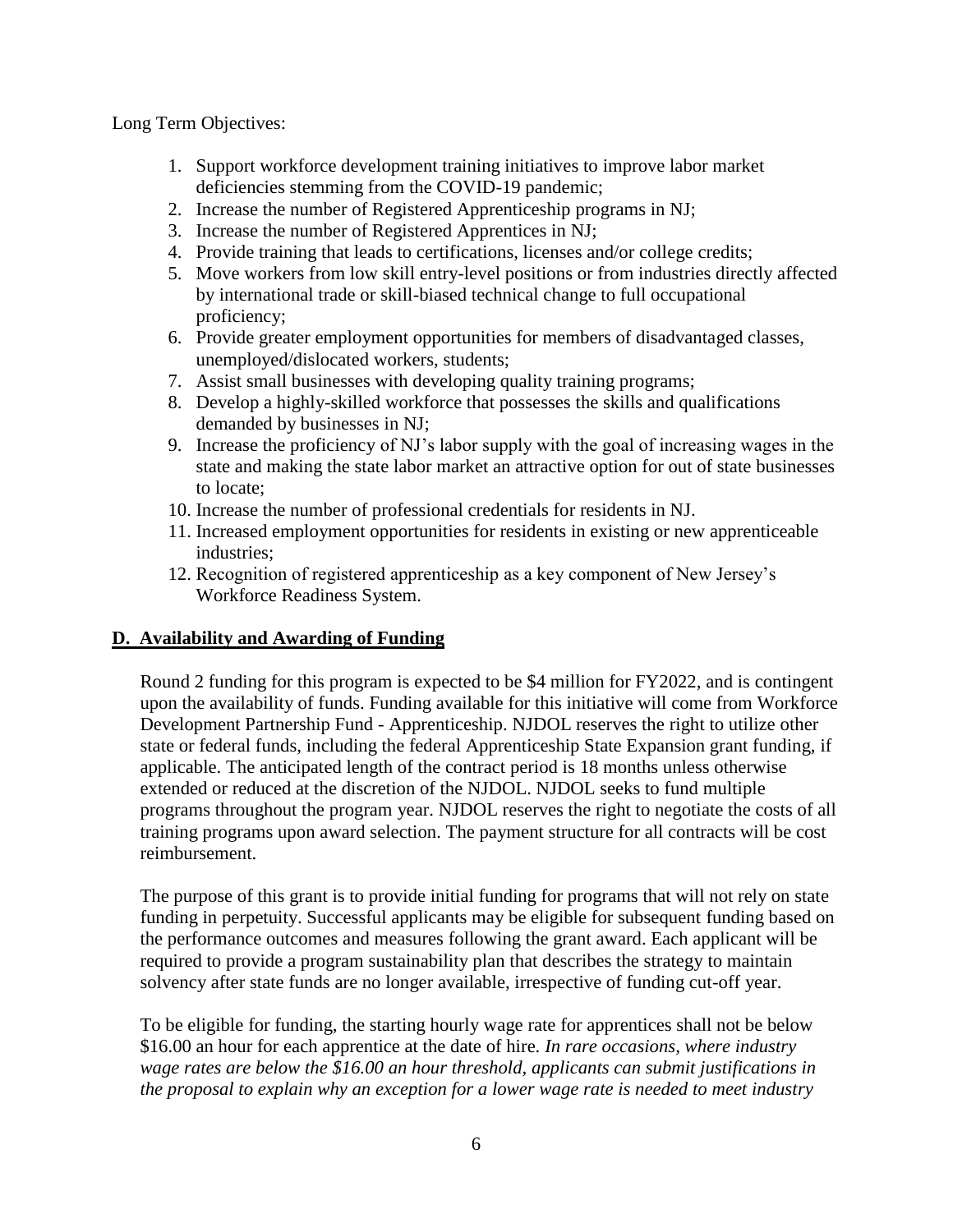*demand*. The Department will only make exceptions to these requests where exigent economic and/or public health considerations outweigh the need to meet the \$16.00 an hour wage requirement of this notice of grant opportunity.

All submissions must address and define the implementation of each of the three (3) core elements – Program Design, Related Technical Instruction (classroom learning), and Program Budget. Final determination for funding is contingent upon authorization and fund availability. Final award amounts will be determined by NJDOL.

## **USDOL Registered Apprenticeship Program Development/Expansion Incentive**

#### *For new and expanding USDOL Registered Apprenticeship program applicants*:

## **On-The-Job Training Wage Support**

GAINS funding can be used to reimburse employers up to 50% of new apprentice's hourly wage rate, which shall not be below \$16.00 per hour at the date of hire for the apprentice, not to exceed a maximum of 40 hours weekly, and for a duration no longer than 52 work weeks. This wage incentive shall only be used for apprentices that are registered after the beginning of the period of performance of the contract. This amount may not exceed \$8,000 per individual apprentice. Sponsors are free to distribute the incentive among as many individual apprentices as needed (e.g. \$8,000 for 10 apprentices, \$4,000 for 20, \$2000 for 40 etc.)

## **Related Technical Instruction Support**

All funds budgeted to support the classroom portion of the Registered Apprenticeship program (Related Technical Instruction or RTI) shall be used only once apprentice(s) have been successfully registered with USDOL Office of Apprenticeship. These funds can be used to offset costs related to the RTI portion of the program, and support the attainment of advanced industry recognized credentials.

"Front loaded" RTI is no longer permissible under this grant. Therefore, all applicants are strongly encouraged to develop a proposal that takes into account this requirement – no exceptions will be granted otherwise.

#### *For new USDOL Registered Apprenticeship program development applicants:*

The applicant will be required to provide supporting documentation, including a program budget, for all initial and anticipated costs associated with the development of a new registered apprenticeship program and related technical instruction. The sponsor/employer would be limited to a maximum amount of reimbursement based on the funding available. Administrative costs, consistent with [20 CFR 683.215,](https://www.law.cornell.edu/cfr/text/20/683.215) will only be reimbursable up to a maximum of 10% of final award amount.

For sponsors developing new programs, the first class of apprentices must be registered with USDOL within 6-months after the grant award announcement.

Funding from the GAINS program are only available for applicants who are developing, or expanding upon, existing programs that are registered with United States Department of Labor and/or will be within the list of approved apprenticeable occupations. These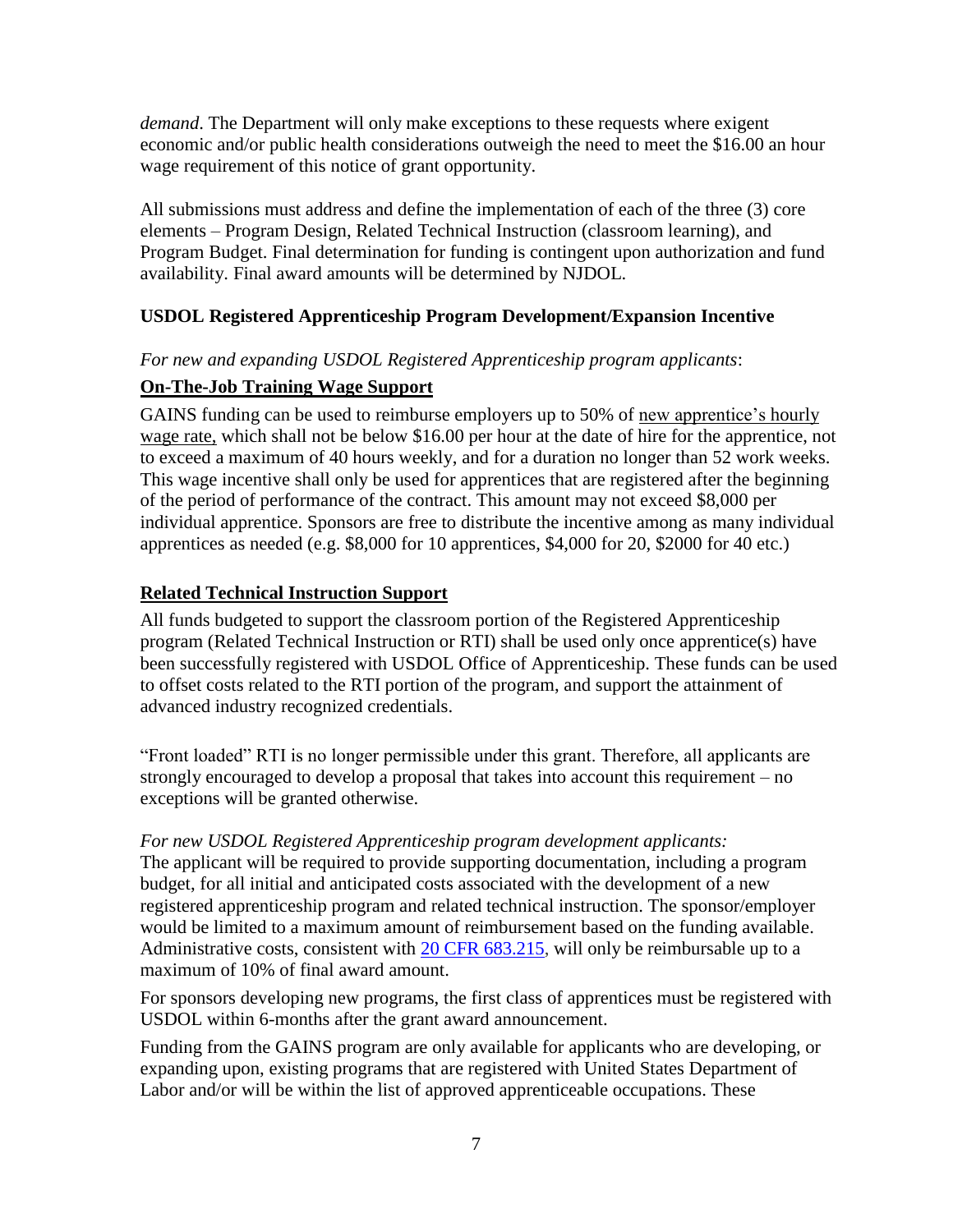occupations can be found here: [https://www.apprenticeship.gov/apprenticeship-occupations.](https://www.apprenticeship.gov/apprenticeship-occupations)

## **E. Eligible Entities/Applicants**

This competitive grant opportunity is open to the following entities who are developing new, or building upon existing Registered Apprenticeship programs:

- Any employer;
- Employer / Trade Associations
- Any labor organization which represents workers in the occupation for which the apprentices will be trained;
- Labor/Management Partnership (public or private)
- New Jersey Local Education Agency (LEA);
- Public vocational schools within New Jersey;
- Two- and four-year institutions of higher education;
- Public or private non-profit organizations (including Community Based Organizations);
- Business or trade organizations representing a particular trade, group of trades, contractors or employers;
- Community-based organizations;
- New Jersey local Workforce Development Boards;
- Economic development organizations;
- [Workforce Intermediary Sponsors](https://www.doleta.gov/oa/bul16/Bulletin_2016-26.pdf) (refer to Section G.)

#### **Round 2 applications are open to those not funded in Round 1 as well as new applicants.**

## **F. Evaluation Criteria**

 $\overline{a}$ 

All applicants, regardless of whether they received grant funds from NJDOL in the past<sup>2</sup>, are considered new applicants for this funding cycle and will be evaluated on the basis of quality, comprehensiveness, completeness, accuracy and appropriateness of response to the NGO.

Moreover, submissions exceeding twenty-five (25) pages will be negatively penalized. Any pages exceeding twenty-five (25) will not be considered in the application review process. Additionally, applications that do not adhere to the required sections of this NGO will be viewed as incomplete and not be reviewed.

This NGO is competitive and will be reviewed by a selection committee using a pre-established set of requirements, which will include the following:

<sup>&</sup>lt;sup>2</sup> Current providers will not be allowed to integrate new programming funded through this NGO with existing funded programs.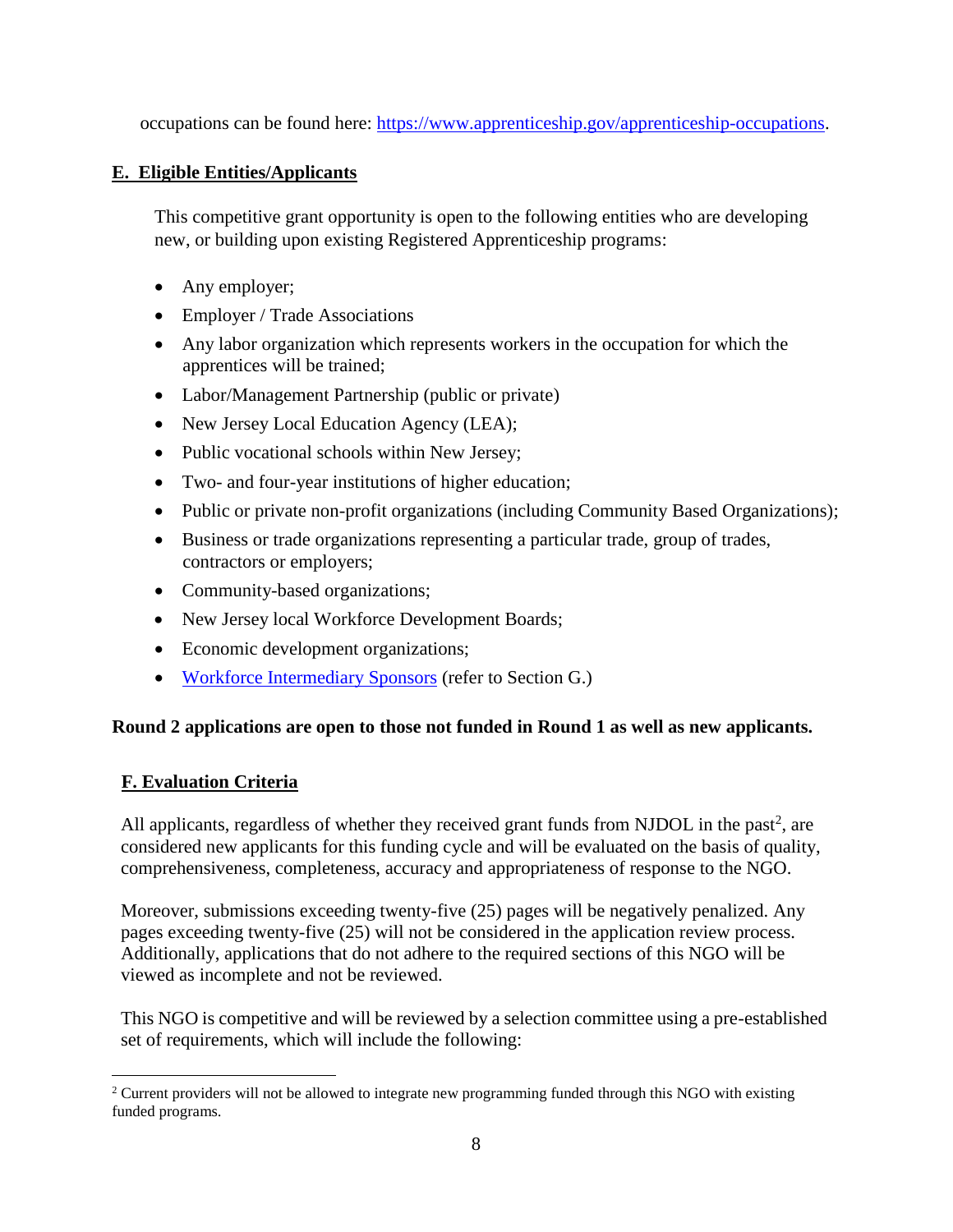| <b>Evaluation Criteria</b>                                                                                                                                                                                                                                                                                                                                                             | <b>Total Points</b> |
|----------------------------------------------------------------------------------------------------------------------------------------------------------------------------------------------------------------------------------------------------------------------------------------------------------------------------------------------------------------------------------------|---------------------|
| <b>Program Narrative:</b><br><b>Executive Summary</b><br>$\bullet$<br>Mission, Goals, and Objectives<br>$\bullet$<br><b>Targeted Sectors/Occupations</b><br>$\bullet$<br>Number of Apprentices Served<br>$\bullet$<br><b>Targeted Population</b><br>$\bullet$<br><b>Statement of Need</b><br>$\bullet$                                                                                 | 50                  |
| Organizational Commitment and Capacity<br>$\bullet$<br>Past Performance (where applicable)<br>$\bullet$                                                                                                                                                                                                                                                                                |                     |
| <b>Implementation Plan</b><br>Required Connection to Local One-Stops<br>$\bullet$<br>Comprehensive Program Plan<br>$\bullet$<br><b>Summary of Expected Outcomes</b><br>$\bullet$<br><b>Outcome Timeline</b>                                                                                                                                                                            | 20                  |
| <b>Sustainability Plan</b><br>Narrative describing budget strategy and options if grant funding is not<br>available upon completion of the 18-month contract                                                                                                                                                                                                                           | 10                  |
| <b>Budget Summary:</b><br>Cost per apprentice trained (total budget divided by apprentices served)<br>$\bullet$<br>Budget is reasonable<br>$\bullet$<br>Budget is within the cost guidelines of the NGO<br>$\bullet$<br>Innovative usage of 'Other Services' funding<br>$\bullet$<br>Budget summary aligns with Budget Narrative<br>$\bullet$<br>Budget summary includes:<br>$\bullet$ | 20                  |
| Administrative cost summary<br>Related technical instruction cost summary<br>$\bullet$<br>On-the-job training cost summary<br>$\bullet$<br>Progressive compensation schedule for apprentices<br>Cost per apprentice metric<br>No calculation errors                                                                                                                                    |                     |

*<sup>\*</sup> If any of these documents are not submitted, your proposal will be incomplete and therefore will not be considered.*

## *Explanation of Proposal Components*

## *Program Narrative*

• **Executive Summary:** An executive summary must include the details of the proposal being submitted in the order identified in the Evaluation Criteria table above. The narrative should describe to process that the applicant will have in place to either develop a new apprenticeship program, or expand on an existing registered apprenticeship.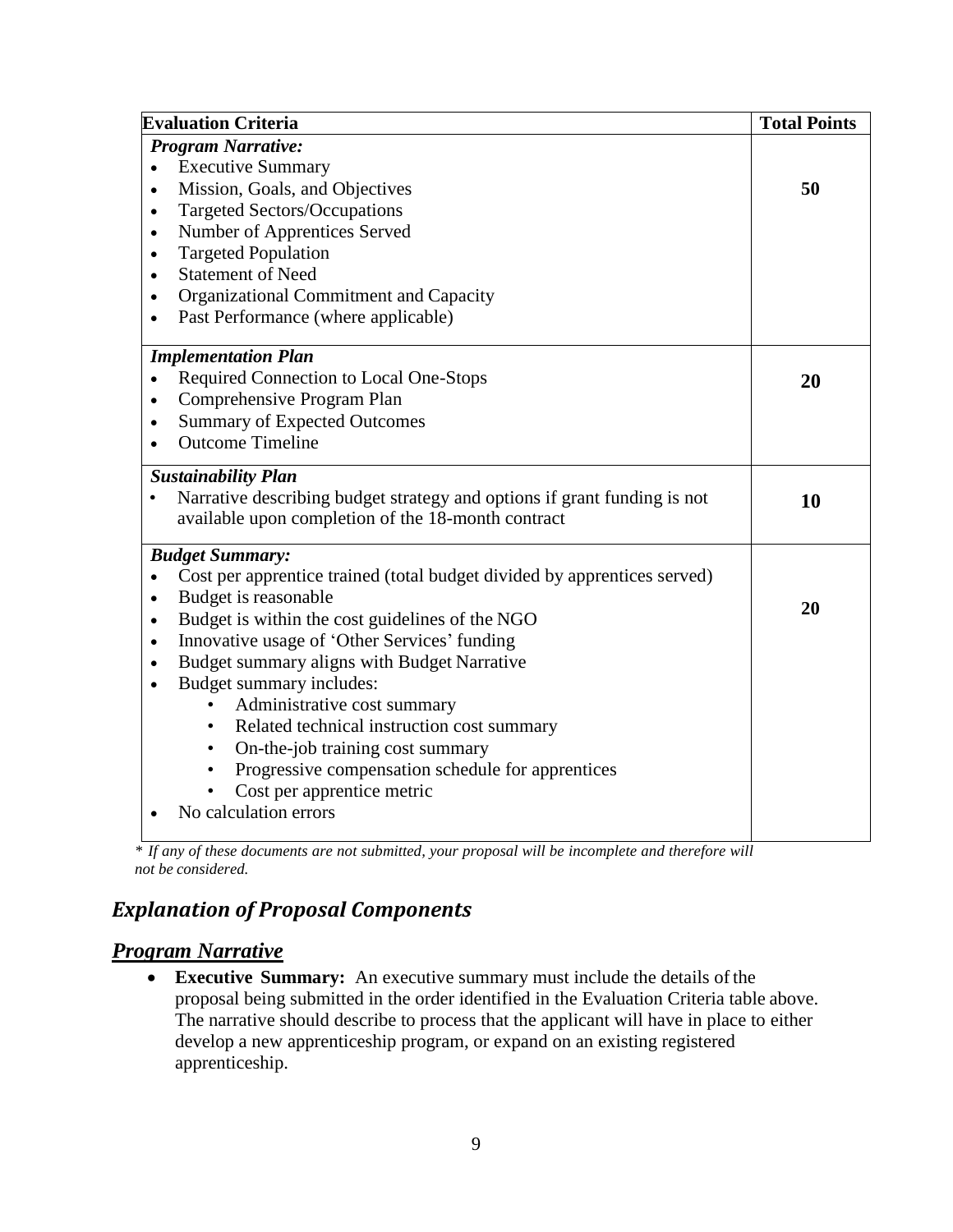Greatest weight will be given to applicants with programs that develop or expand registered apprenticeship opportunities for the greatest amount of individuals, demonstrate high quality related technical instruction and on the job training strategies, and provide adequate compensation for enrollees. **Additionally, programs that seek to train new hires will be given preference over incumbent worker apprenticeship programs.**

- $\checkmark$  Describe your business/organization.
- $\checkmark$  Indicate if your business/organization has received funding from NJDOL over the past three fiscal years. If yes, please provide the name of the program, amount of funding and successful outcomes.
- $\checkmark$  State the new/existing USDOL approved occupation(s) you are requesting to establish, the industry sector, and the anticipated number of apprentices you plan to hire in the new occupation(s) over the next 18 months.
- $\checkmark$  Explain how the addition of the Registered Apprenticeship occupation(s) will benefit your company/organization.
- $\checkmark$  Describe how the addition of the Registered Apprenticeship occupation will benefit the apprentice.
- $\checkmark$  Describe the career path for individuals entering the new occupation(s).
- $\checkmark$  List the certifications, licenses and/or college credits the apprentice will receive in the new occupations(s).
- **Mission, Goals, and Objectives:** The applicant must demonstrate how the proposal for developing a new apprenticeship program, or the expansion of an existing program, is consistent with the mission, goals, and objectives outlined in this NGO.

• **Connection to Local One-Stop System Encouraged but Not Required:**

Applicants should, where possible, to coordinate their programs with the local Workforce Development Board (WDB) and their corresponding One-Stop Career Center. A list of One-Stop Career Centers and their contact information can be found [here.](https://careerconnections.nj.gov/careerconnections/plan/support/njccsites/one_stop_career_centers.shtml) Applicants are encouraged to ensure all program participants create an online account with NJDOL at [https://jobsource.nj.gov/jz/views/jobzone/guest.jsf.](https://jobsource.nj.gov/jz/views/jobzone/guest.jsf) Unemployed applicants must receive a Workforce Innovation and Opportunity Act (WIOA) eligibility determination at a One-Stop Career Center.

Successful applicants will be able to outline a training curriculum that addresses these requirements, as well as describe what evidence of learning is expected from their training, how individual learning needs will be addressed, and when and how training will be provided.

• **Targeted Population**: Greater weight will be given to applicants who demonstrate a viable strategy to recruit apprentices in one or more of the following categories: dislocated workers, workers impacted due to COVID-19, women; member of a minority group; youth; participant in a state funded pre-apprenticeship program or other state funded workforce development program; county vocational school participants; K-12 public school students; post-secondary students; ex-offenders; veterans; persons with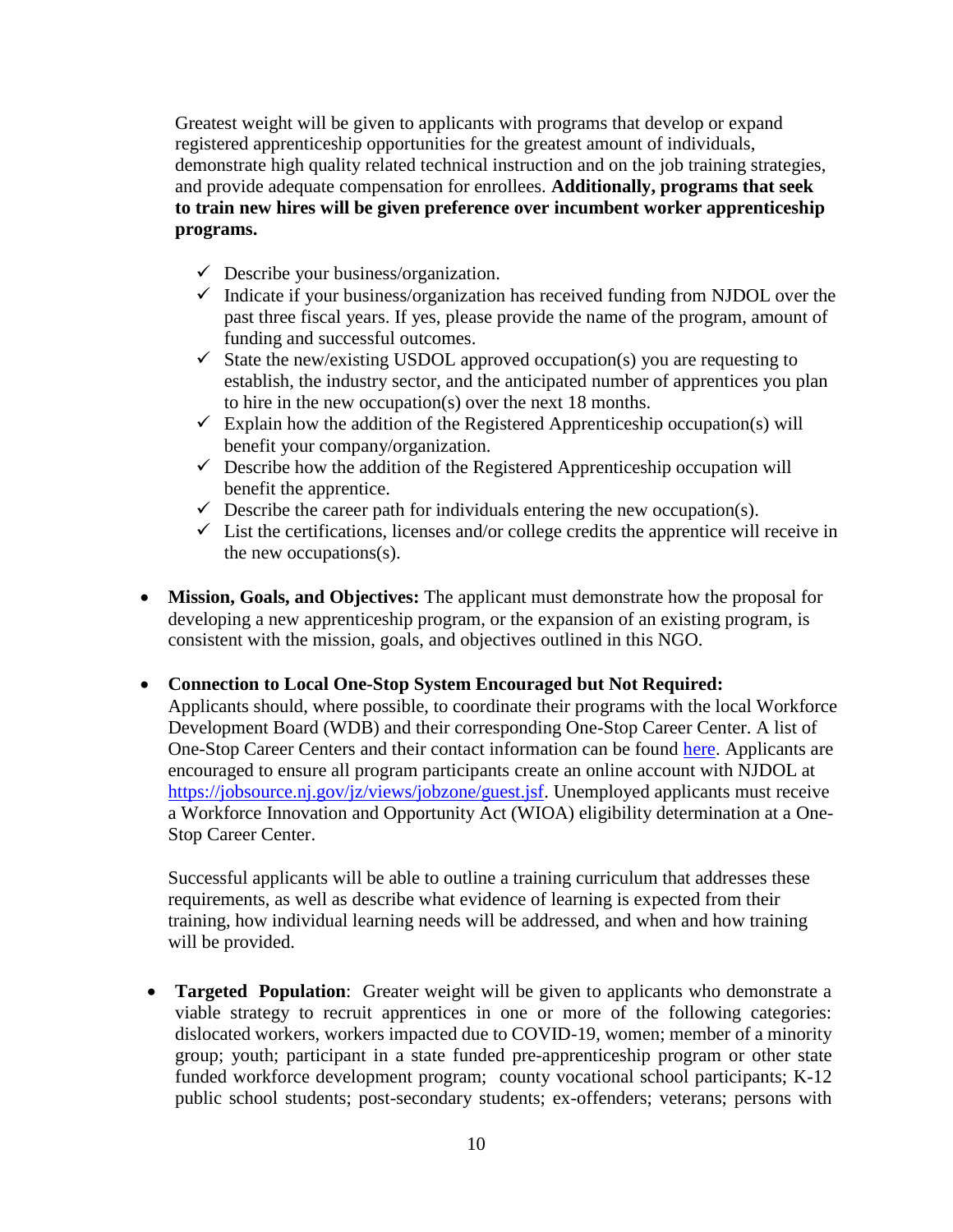disabilities; and within sectors/occupations outlined in the *Mission, Goals, and Objectives* section of this NGO. **All applicants will be required to provide numeric projections of anticipated target population groups served, as indicated herein. Applicants who demonstrate serving one or more of the categories above will be given preference during the panel review.**

- **Statement of Need:** Demonstrate hiring need of each sponsoring organization. A need is defined as the difference between the current status and the outcomes that the applicant would like to achieve. Documentation should include a list of occupations and job descriptions for each intended hire and indicate if the occupation(s) are currently included on USDOL approved occupations list.
- **Organizational Commitment and Capacity:** Applicants should describe the organizational support that exists for implementing the program. The applicant should also describe, where applicable, their experience in conducting placement services as well as the outcomes achieved. Applicants should focus on how previous experience in working with this population will be applied to ensure successful program implementation.
- **Past Performance:** Applicants who received prior state funding, or operated a similar program, must submit description of their performance, including outcome data for the most recent year documenting the program's effectiveness and success in meeting the goals and objectives of the previous state grant that was received. Additionally, in cases where the goals and objectives of the grant were not met, the applicant must submit a narrative describing why those goals were not met and address any future corrective action that would need to be taken in order to insure future success of a new grant. Applicants who had prior unsatisfactory performance may not be funded with FY2022 funding.

## *Implementation Plan*

*Comprehensive Program Plan* – Applicants must include a comprehensive program plan detailing how the applicant will meet stated objectives of the program. Greatest weight will be given to details regarding how the applicant will partner with related technical instruction (RTI) providers and administer RTI, structure their on-the-job training program, provide a progressive compensation structure for apprentices, length of apprenticeship program, and successfully receive US DOL Registered Apprenticeship Program status. **A breakdown of the customer flow (timeline of expected outcome benchmarks for each participant) for the program along with an outline of case management services must be included.**

*Summary of Expected Outcomes* – Include a narrative which describes your Expected Outcomes during the one-year contract period of your grant proposal. Include the occupation(s), expected timeline for approval by USDOL, the number of expected apprentice hires, anticipated salary information, and any business/organizational successes that you expected as a result of this new occupation(s) being established. Credit will be given for plans that provide specific and measurable outcomes that align with NGO and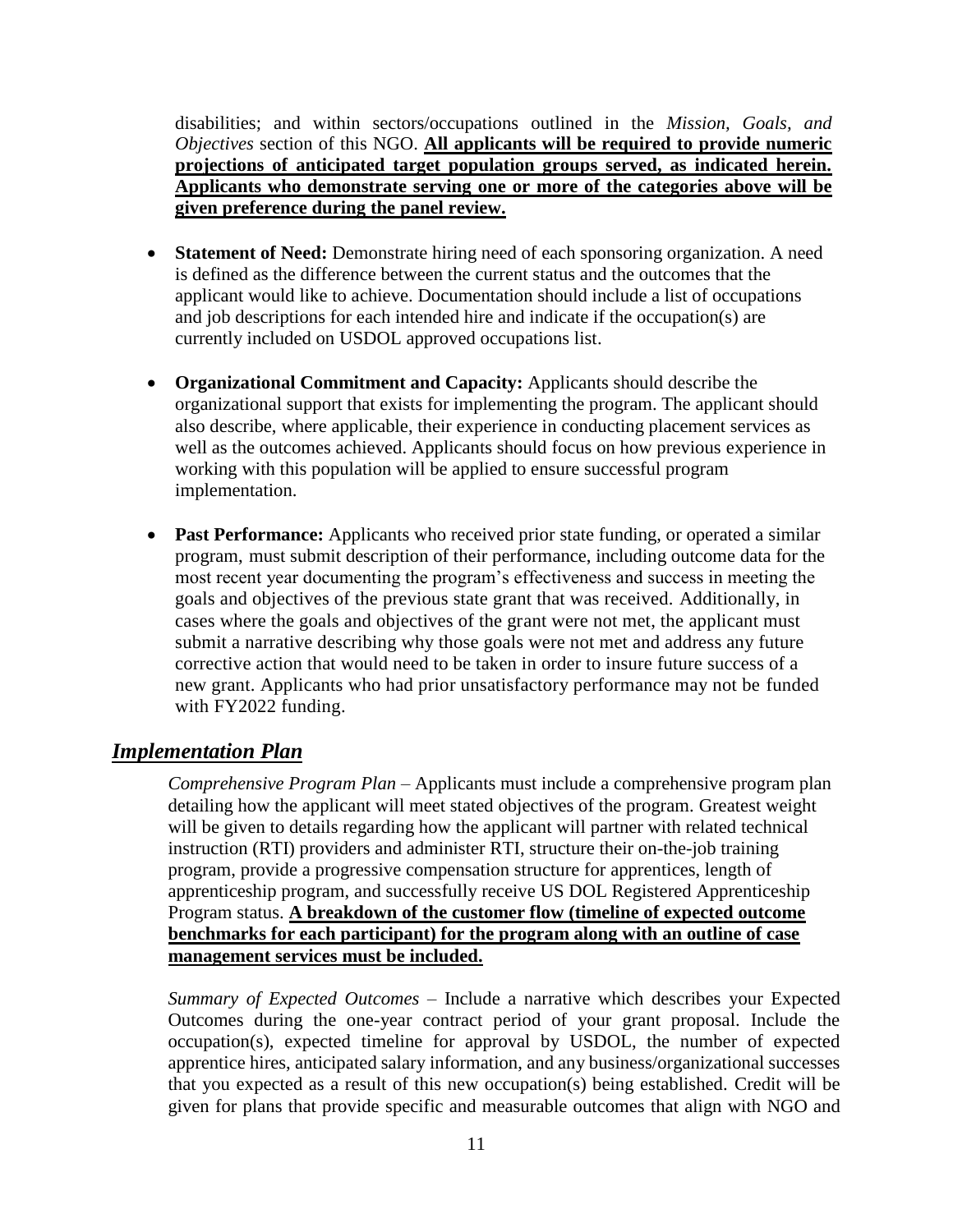sponsor goals and objectives (e.g. 90% of participants will be in the targeted population or 60% of participants will receive 'X' number of college credits in the apprenticeship). **Programs with larger enrollment of individuals into registered apprenticeship programs, or applications from small businesses with fewer for 50 employees, will be viewed favorably in the proposal evaluation process.**

*Outcome Timeline –* The outcome timeline should describe anticipated program development benchmarks and milestones, and provide a target date for the completion of a new program, as well as a hire date for new apprentices.

## *Program Sustainability Plan*

Applicants will be required to provide a Registered Apprenticeship Program Sustainability Plan. This program will outline the participant's strategy for sustainability if/when state grant funding is no longer available. Based on the current structure of the GAINS program, grantee's may be eligible for subsequent funding based on performance. It is important for the applicant to demonstrate alternative funding sources and/or strategies to continue funded activities beyond the contract period of performance, and in the event that state funds are no longer available.

#### *Budget Summary*

A reasonable budget reflecting the entire proposed budget must be included within Schedules A, B, C, and D in SAGE. Identify and describe your proposed Personnel costs, Non-Personnel costs, Related Technical Instruction (RTI) costs, and On-the-Job Wage Reimbursement. Costs could include personnel costs, salary costs for mentor/journeyperson overseeing the apprentice, curriculum development costs and consultant fees. Amounts reported on the budget schedules must be fully supported by information provided in the description. If any cost is unusual, provide documentation or an explanation to support your estimate. Administrative costs, as defined in 20 CFR 683.215, shall not exceed 10% of total award.

**Cost per apprentice (total budget request divided by number of apprentices served) will be a significant factor for the panel when determining the reasonableness of the applicant's budget. Applicants are expected to have an estimated cost per head between \$2,000 and \$9,500 per apprentice.**

**Additionally, programs that utilize in-kind, philanthropic, cash, federal funding (e.g. Individual Training Accounts, WIOA Title 1 etc.), and/or other leveraged funds to support the apprenticeship program will be viewed positively during panel review.**

Applicants should also demonstrate any/all financial commitments separate from any award received from the GAINS program. Applicants who adequately address their cost structure and indicate the level of non-state funded investments, including other sources of funding, we be viewed positively during the panel review.

Grant funds provided through this NGO may not be expended for the following: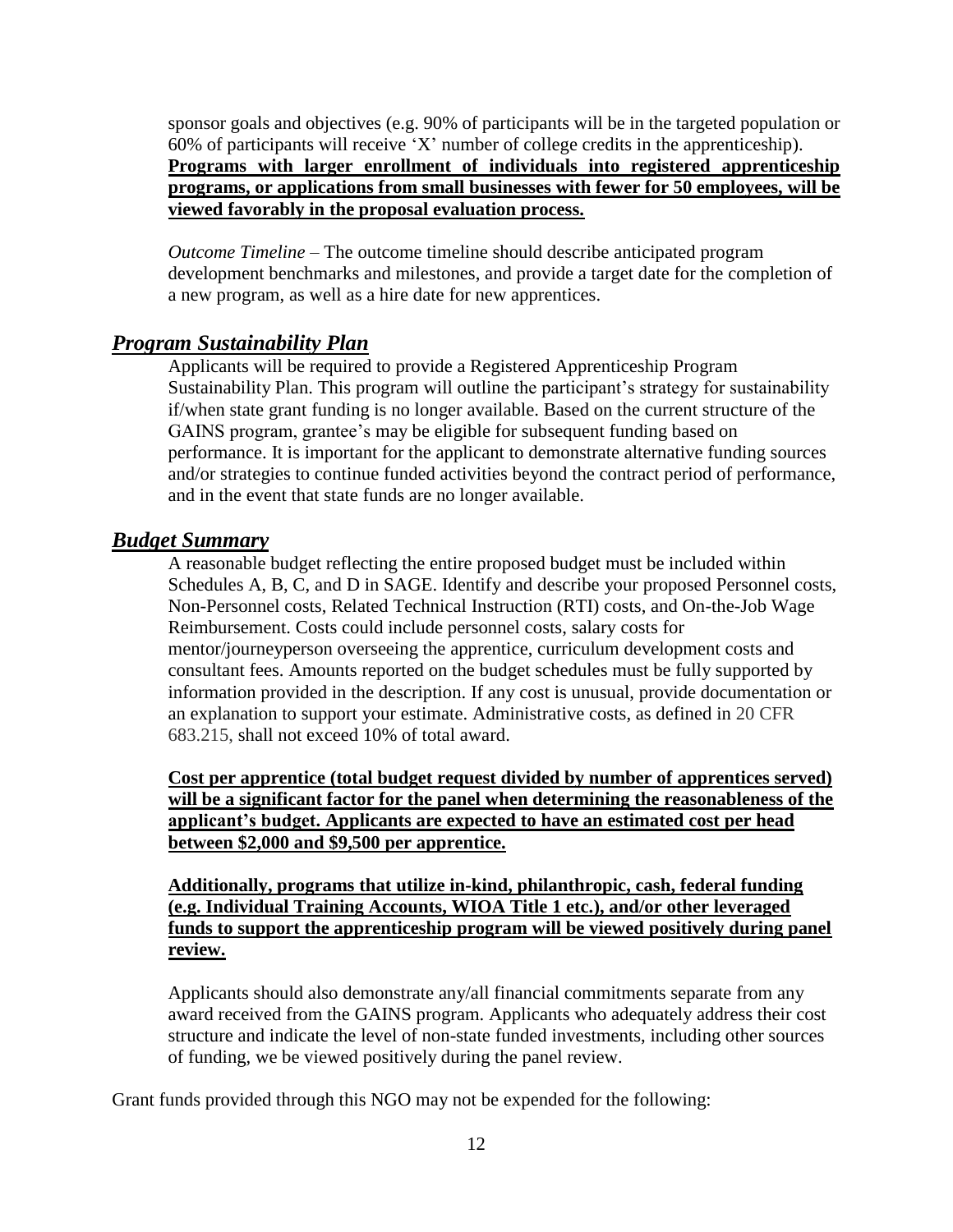- Indirect costs (e.g. travel, meals, lodging);
- Pension and/or health benefits for part-time staff;
- Mileage and toll expenses for out-of-state travel;
- Overnight accommodations;
- Capital construction or renovation;
- Costs associated with preparing the grant application; and
- Costs of memberships in associations or organizations.

Key components of the budget summary are listed below:

- o Budget is reasonable
- o Budget is within the cost guidelines of the NGO
- o Innovative usage of 'Other Services' funding
- o Budget Summary aligns with Budget Narrative
- o Budget summary includes:
	- Administrative cost summary
	- Related technical instruction (RTI) cost summary
	- On-the-job (OJT) training cost summary
	- Financial commitment of the applicant
- o No calculation errors

Budget proposals that demonstrate reasonable RTI and OJT costs, while providing quality training at a low-cost ratio per individual apprentice will be viewed favorably during application review.

## **G. Qualifications of Applicants**

#### **Employers and Organizations**

All entities outlined in Section D applying for the development of new, or expansion of existing USDOL certified Registered Apprentice programs. The applicant must develop a related technical instruction and on the job training model in a written plan that also embodies the terms and conditions for the employment and training and supervision of apprentices according to apprenticeship regulations.

#### **Workforce Intermediaries as Apprenticeship Sponsors**

A workforce intermediary is an organization that can help broker local, regional, and national workforce solutions by, among other things, helping job seekers find jobs and employers find workers; convening employers and community partners to determine workforce trends; and assisting in blending customized services and seed funding to grow the demand for new apprenticeship programs. Examples of workforce intermediaries include industry associations, Institutions of Higher Education, CBOs, and community service organizations. Industry Workforce Intermediaries usually specialize in a specific sector, but some may possess expertise that cuts across more than one market.<sup>3</sup> All prospective workforce intermediary applicants must comply with US DOL ["Guidance on Organizations that can](https://www.doleta.gov/oa/bul16/Bulletin_2016-26.pdf)  [serve as Registered Apprenticeship Sponsors."](https://www.doleta.gov/oa/bul16/Bulletin_2016-26.pdf)

 $\overline{a}$ <sup>3</sup> [https://www.doleta.gov/oa/bul16/Bulletin\\_2016-26.pdf](https://www.doleta.gov/oa/bul16/Bulletin_2016-26.pdf)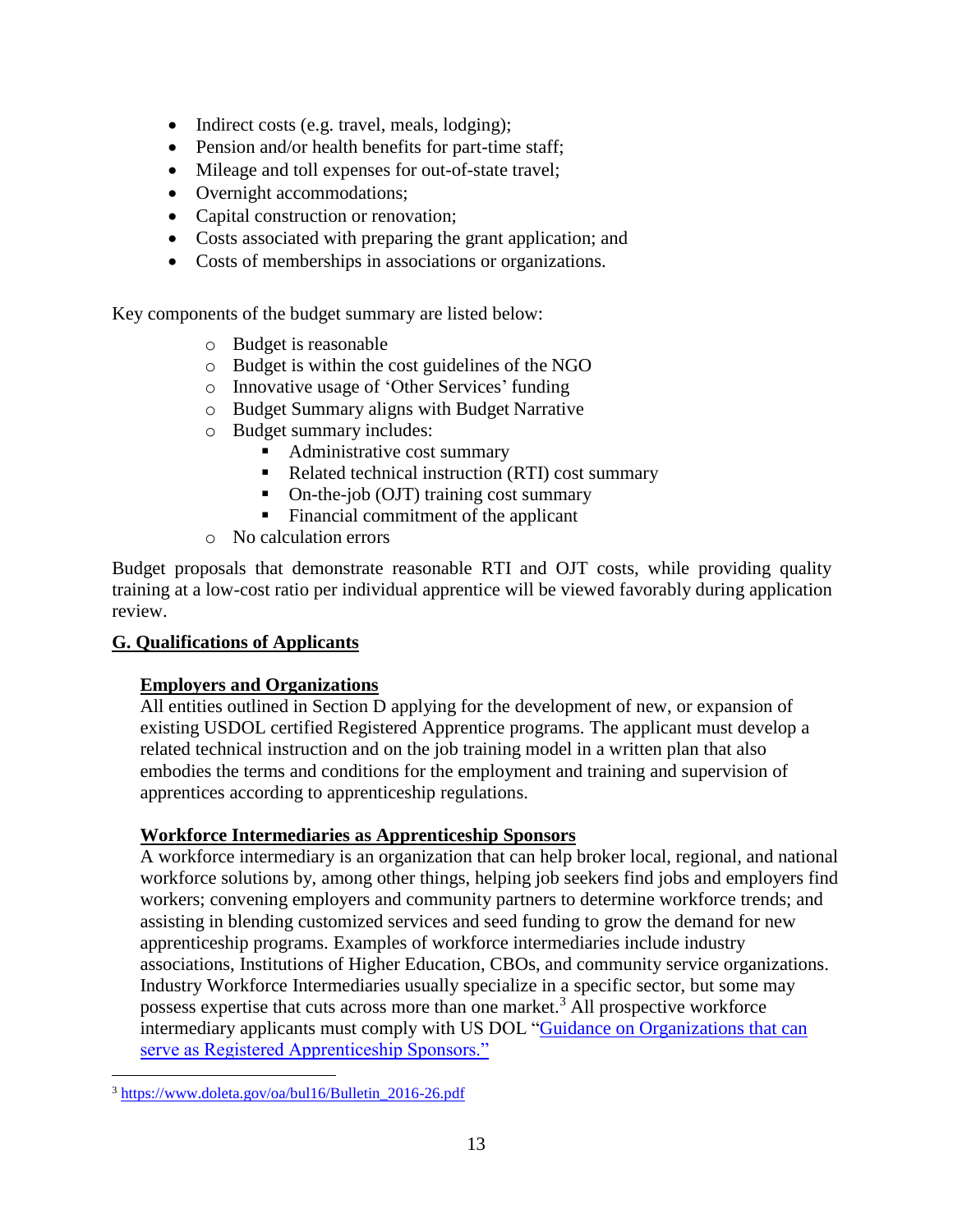The applicant must develop a related technical instruction and on the job training model in a written plan that also embodies the terms and conditions for the employment and training and supervision of apprentices according to apprenticeship regulations.

Applications may also be submitted by a lead agency on behalf of a workforce intermediary. The lead agency serves as the applicant agency of record, the legally recognized fiscal agent for the grant project and the single point of contact for NJDOL. The lead agency is responsible for overseeing the implementation of all aspects of the grant, including, but not limited to, Program Design, Related Training Instruction, and Budgeting & fiscal management. It is essential that the applicant carefully construct result-oriented goals and objectives that support the program's stated goals and objectives, together with the program description and budget, providing a comprehensive plan for the successful accomplishment of the program.

## **H. Application Process**

Successful proposals must be responsive to the NGO and meet all technical capacity and fiscal viability requirements as described. Applications are submitted and awards are managed through NJDOL's online grant system, the System for Managing Grants Electronically (SAGE). Applications are submitted online, via SAGE at [www.sage.nj.gov.](http://www.sage.nj.gov/)

Applicants must determine who will serve as the Authorized Official (AO) for this grant application. The AO must:

- be authorized to enter into a contractual agreement on behalf of the company.
- read and understand the FY2022 Notice of Grant Opportunity (NGO).
- register (create an account) in the System to Administer Grants Electronically (SAGE) and submit a Letter of Intent (LOI) to apply for a Round 2 FY2022 GAINS grant.

#### **Please Note: A new letter of intent is required for applicants from Round 1 that are now applying for Round 2 funding of the FY22 GAINS grant.**

The AO may delegate completion of the application to others by giving access in SAGE, but should be aware that responsibility for the contract remains with the AO for the life of the grant.

Applicants interested in applying for the GAINS grant must submit a LOI to express interest in the grant opportunity. This notification allows NJDOL to have sufficient resources in place to carefully review each proposal. and to obtain access to the application in SAGE. Applicants must complete, sign and submit a letter of intent as soon as the applicant is interesting in applying for the grant opportunity. A sample LOI can be found in Attachment I. The completed and signed LOI must be emailed as an attachment to [ApprenticeshipUnit@dol.nj.gov.](mailto:ApprenticeshipUnit@dol.nj.gov)

Incorrect or missing information or failure to register in SAGE will delay the processing of the LOI, which will delay access to the online application. Once the Authorized Official is registered and approved in SAGE, applicants can then proceed to enter the required information and documentation in the SAGE system. If the organization is already registered in SAGE, please include that information on your LOI.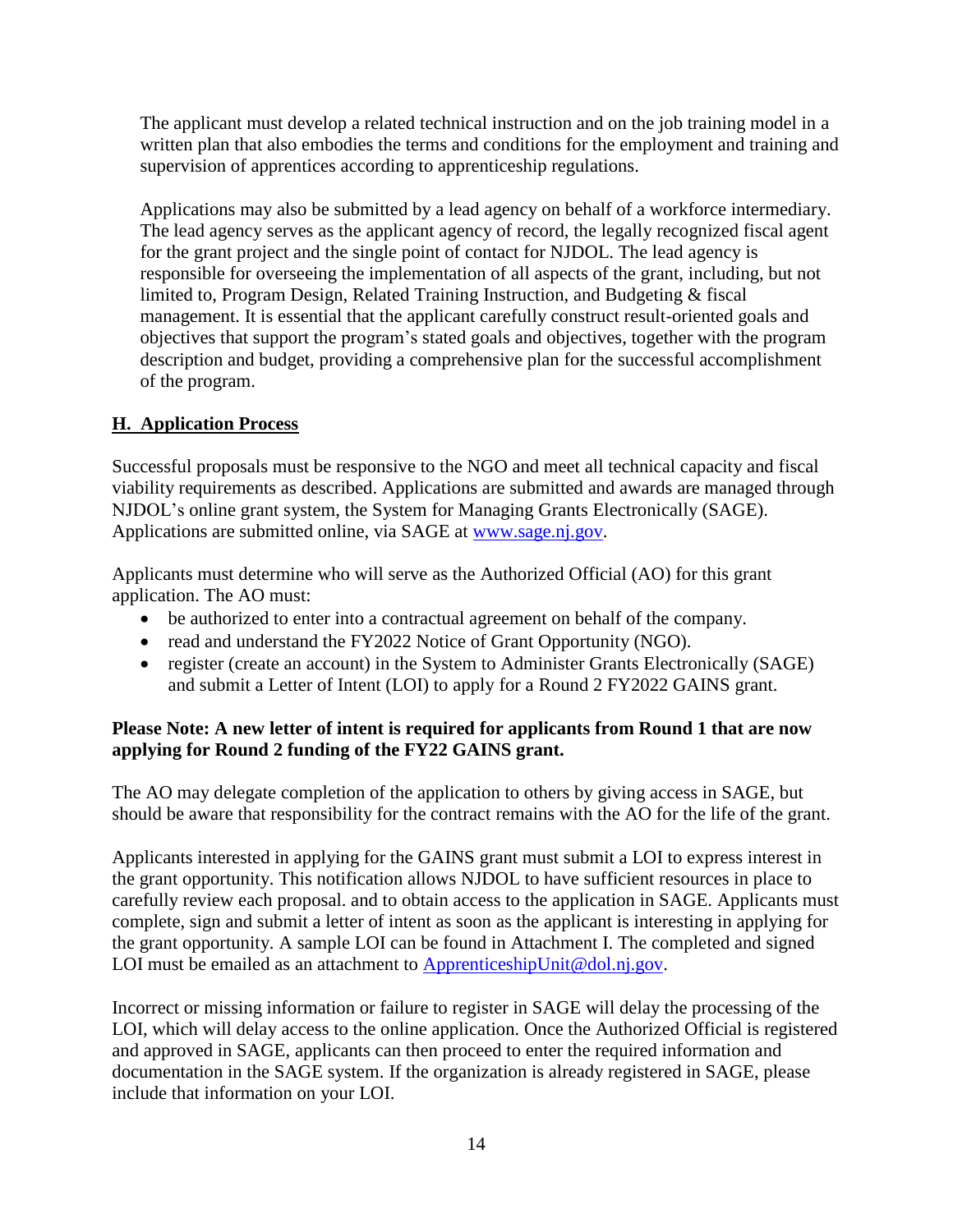#### Technical Assistance Workshop

NJDOL will provide a technical assistance session via tele-conference to potential applicants. General guidance on completing the required documents, budget forms and an overview of SAGE will be provided. It is important that both the Program Director and Fiscal Officer attend this session. It is strongly suggested that applicants attend the technical assistance workshop. The technical assistance workshops will be held:

## **Wednesday, May 11, 2022 at 1pm**

The technical assistance workshop for Round 2 Funding will be conducted electronically through virtual meeting sessions. Pre-registration is required at least three business days prior to the date of the technical assistance workshop at: [https://www.eventbrite.com/e/gains-fy22-round-2](https://www.eventbrite.com/e/gains-fy22-round-2-technical-assistance-workshop-tickets-277727068137) [technical-assistance-workshop-tickets-277727068137.](https://www.eventbrite.com/e/gains-fy22-round-2-technical-assistance-workshop-tickets-277727068137)

Virtual meeting log-in information will be provided only to those who have registered through Eventbrite.

## **Proposal Deadline**

Applicants interested in applying for the GAINS grant must submit a Letter of Intent (LOI) to express interest in the grant opportunity. NJDOL will provide SAGE access for the completion of the application upon receipt of the LOI. The LOI should be submitted as soon as an organization decides to apply for the grant opportunity. The LOI must be submitted no later than 12:00 noon on Friday May 27, 2022.

| <b>FY2022</b> | Letter of Intent (LOI) | <b>Application Deadline:</b> | <b>Expected Panel Review</b> |
|---------------|------------------------|------------------------------|------------------------------|
| Round $#$     | <b>Deadline:</b>       |                              | <b>Begins:</b>               |
|               | 12 noon May 27, 2022   | 12 noon June 3, 2022         | Week of June $13, 2022$      |

We anticipate having a panel review approximately the week of June 13, 2022. To avoid any technical issues, applicants are encouraged to submit applications early. Applications for Round 2 FY22 funds will not be accepted after **12 noon on June 3, 2022**.

#### **I. Application Requirements**

Applicants are required to submit their application through the SAGE system and will consist of the following components.

| <b>Required</b> | Form                                                                 |
|-----------------|----------------------------------------------------------------------|
|                 | <b>Standard Assurances and Certifications and General Provisions</b> |
|                 | <b>Applicant Information</b>                                         |
|                 | <b>Counties to Serve</b>                                             |
|                 | Required Documents (Program Narrative, Implementation Plan, Program  |
|                 | Sustainability Plan, and Tax Clearance Certificate)                  |
|                 | Employer/Sponsor information                                         |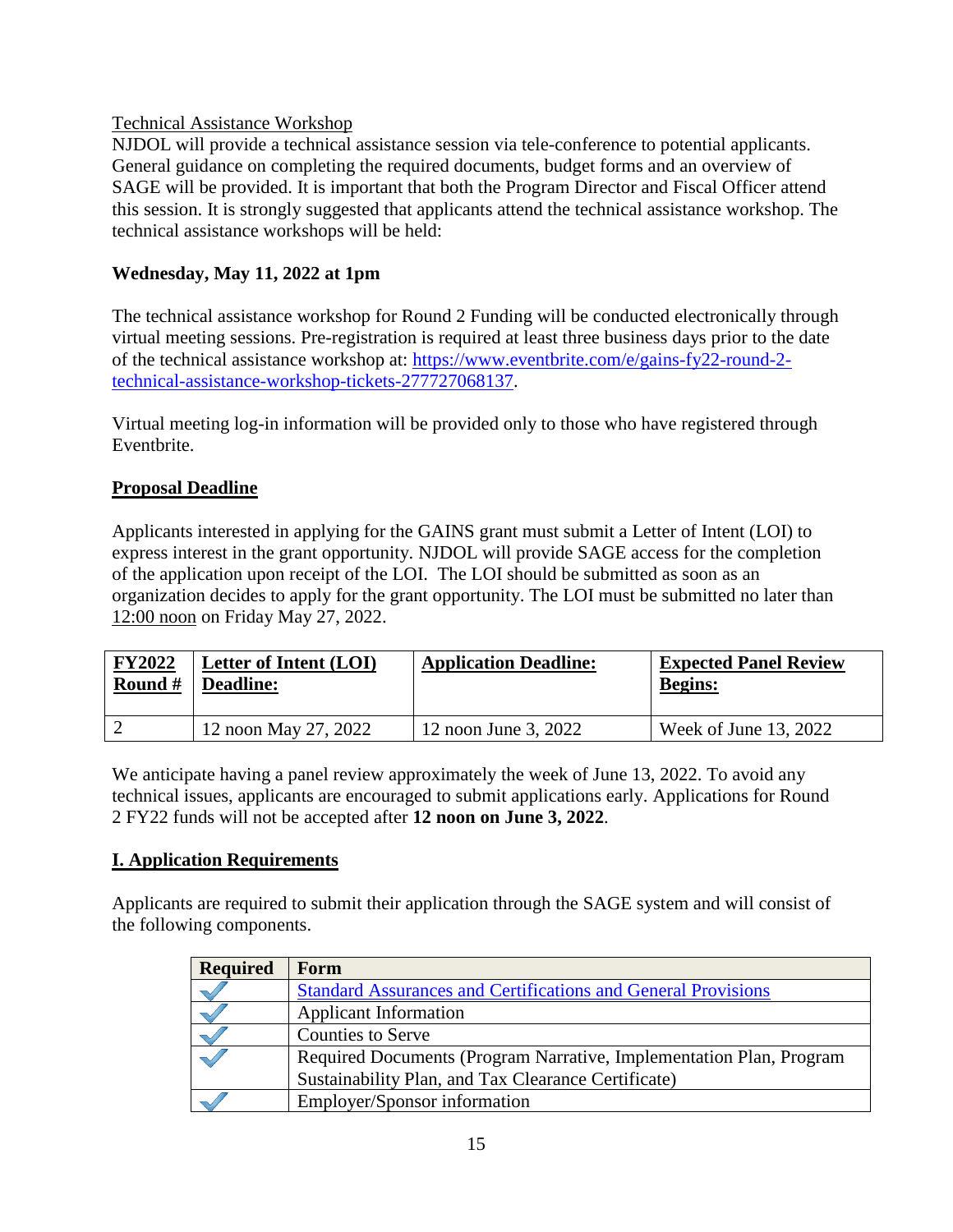| NJ GAINS Deliverables                    |
|------------------------------------------|
| Budget Details (Schedules A, B, C and D) |
| <b>Budget Cost Summary</b>               |
| Miscellaneous Attachments                |

The following forms and descriptions must be included in your application:

#### **Applicant Information**

Applicants must complete all the required information for the organization.

#### **Counties to Serve**

Indicate the counties and municipalities your project will include or if it statewide.

#### **Required Documents**

The following required documents, including all required components as outlined within this NGO, must be uploaded:

- Program Narrative
- Implementation Plan
- Program Sustainability Plan
- Tax Clearance Certificate

Public Law 2007, c. 101 requires that as a precondition to the award of business assistance or incentive or as a component of the application for business assistance or incentive, a person or business seeking a grant, loan, loan guarantee, or other monetary or financial benefit from a department or agency of state government shall obtain a [Tax](http://www.state.nj.us/treasury/taxation/busasst.shtml) Clearance [Certificate](http://www.state.nj.us/treasury/taxation/busasst.shtml) from the director of the New Jersey Division of Taxation prior to the issuance of the grant, incentive or assistance. Please see Attachment II for additional information. To avoid any delay in submitting your application, applicants are encouraged to obtain the tax clearance certificate once an organization makes the decision to apply.

#### **Employer/Sponsor Information**

Applicants must include information for each partnering employer in your proposed application. The required information includes: name of employer/sponsor, FEIN number, address, contact phone number, and contact email address. Additional employers can be added during the contract period for applicants who are funded through this program.

All employers will be vetted for outstanding tax liabilities. Employers who have tax liabilities will not be able to participate as a partner in the grant.

#### **NJ GAINS Deliverables**

Applicants must outline the projected outcomes for the grant by providing details on the total number of participants to be served under GAINS, the specific USDOL approved occupation(s) of training, and the number of participants to be trained in each occupation.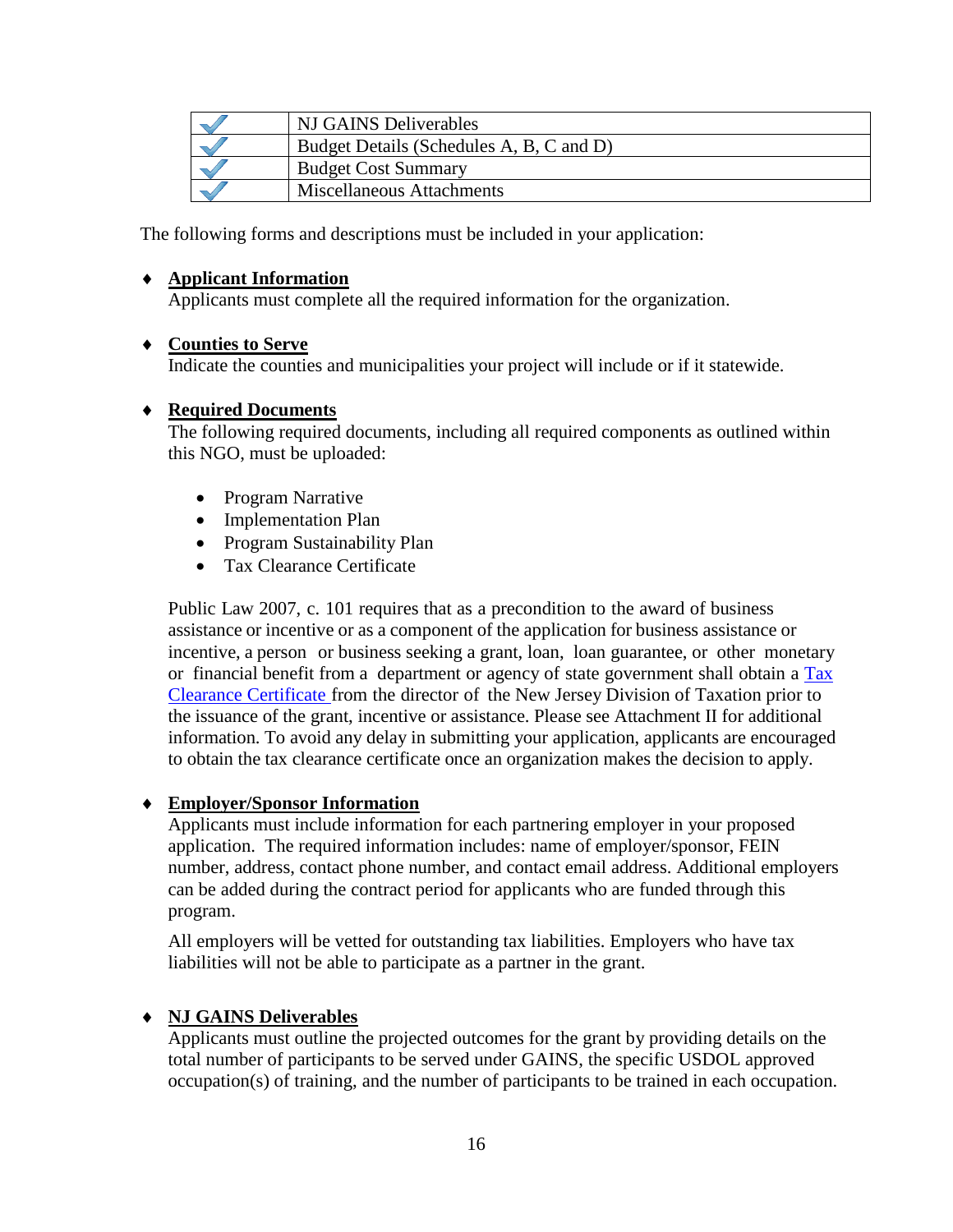## **Budget Detail and Budget Cost Summary**

Applicants must provide a detailed budget by entering the required information on Schedules A, B, C and D. All costs must include a breakdown of the cost along with a justification. Summary and clearly state in their proposal all criteria described in the Evaluation Criteria of this NGO.

This grant opportunity prohibits the use of grant funds for activities that:

- "Induce, encourage or assist any displacement of currently employed workers by trainees, including partial displacement by means such as reduced hours of currently employed workers; any replacement of laid off workers by trainees; or any relocation of operations resulting in a loss of employment at a previous workplace";
- "Replace, supplant, compete with or duplicate in any way existing approved registered apprenticeship programs"; or
- "Impair existing contracts for services or collective bargaining agreements, except that activities which would be inconsistent with the terms of a collective bargaining agreement may be undertaken with the written concurrence of the collective bargaining unit and employer who are parties to the agreement."

The cost summary page will summarize all the details entered on the budget schedules. Be sure to review the budget cost summary page for accuracy. Budget amendments must have the approval of NJDOL.

#### **Miscellaneous Attachments**

The miscellaneous attachment is optional, and not required to be completed. In this section, you can submit any additional information or documents that will support your grant application

#### **J. Required Reports/Documents**

Grantees will be required to complete a monthly activity report, due by the  $15<sup>th</sup>$  of each month. The report must list all of the activities of the program, including status on the development of the new apprenticeship occupation(s), update on the timeline of activities and information pertaining to placement of apprentices. The report should include any barriers you are experiencing which impact the success outcomes of the development of your new registered occupation(s).

In addition, the monthly activity report and monthly expenditure report must include the following documentation:

- Name, address, date of birth, age, race, and gender of the apprentice
- USDOL Apprentice Registration number, where applicable
- Apprenticeable occupation of apprentice(s)
- Name, address and contact information of the sponsor
- Type of business and NAICS code (to ensure it falls into one of the targeted industries)
- Date employee started apprenticeship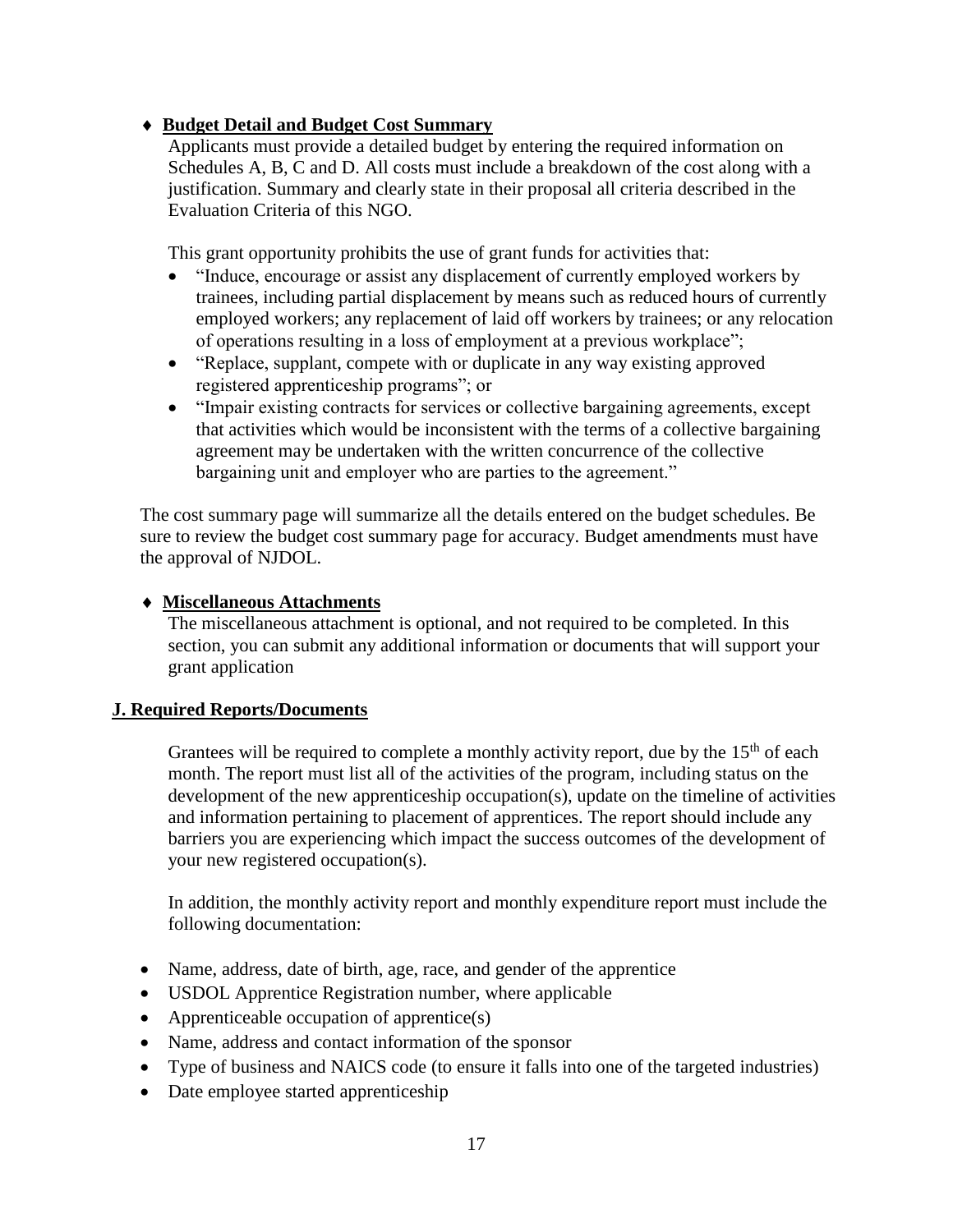- Status on the apprentice(s) performance in the program
- Salary information Pay stubs and hours worked for the period covered by the incentive
- Program enrollment, drop-out, and completion data
- Any credentials that will be attained and/or are currently being pursued, and completion dates

Additionally, for recipients of the administrative/RTI cost reimbursement funding:

- Documentation on how the funds were expended to offset costs
	- o Labor hours and pay rates for internal staff
	- o Description of work conducted
	- o Costs associated with curriculum development and administration
	- o Salary costs for mentor/journeyperson overseeing the apprentice
	- o Cost quotes from outside RTI providers or, if the applicant is providing the RTI in-house, all costs associated with administration

A closeout report, due within 30 days from the end of the grant period, must be submitted via SAGE. Final reimbursement is subject to submission and acceptance of the final report to NJDOL.

#### **K. Award Process**

NJDOL will review each completed application on the basis of quality, comprehensiveness, appropriateness, demonstrated need and adherence to application guidelines. Applicants are reminded that the grants will be awarded through a competitive process. NJDOL cannot fund all applications submitted; therefore, only those applications that meet the highest standards will be awarded.

The final contract amount and contract period will be stipulated in the executed contract between the approved applicant and NJDOL. Reimbursement will be given on a cost reimbursement basis for actual expenses incurred during the contract/grant period. The Division of Workforce Development will closely monitor the grants.

#### **For information, contact:**

New Jersey Department of Labor and Workforce Development Office of Apprenticeship 1 John Fitch Plaza PO Box 055, 5<sup>th</sup> Floor Trenton, NJ 08625-0055

 Contact: James Manning, Chief, Contracts and Programs, Office of Apprenticeship Email: [James.Manning@dol.nj.gov](mailto:James.Manning@dol.nj.gov)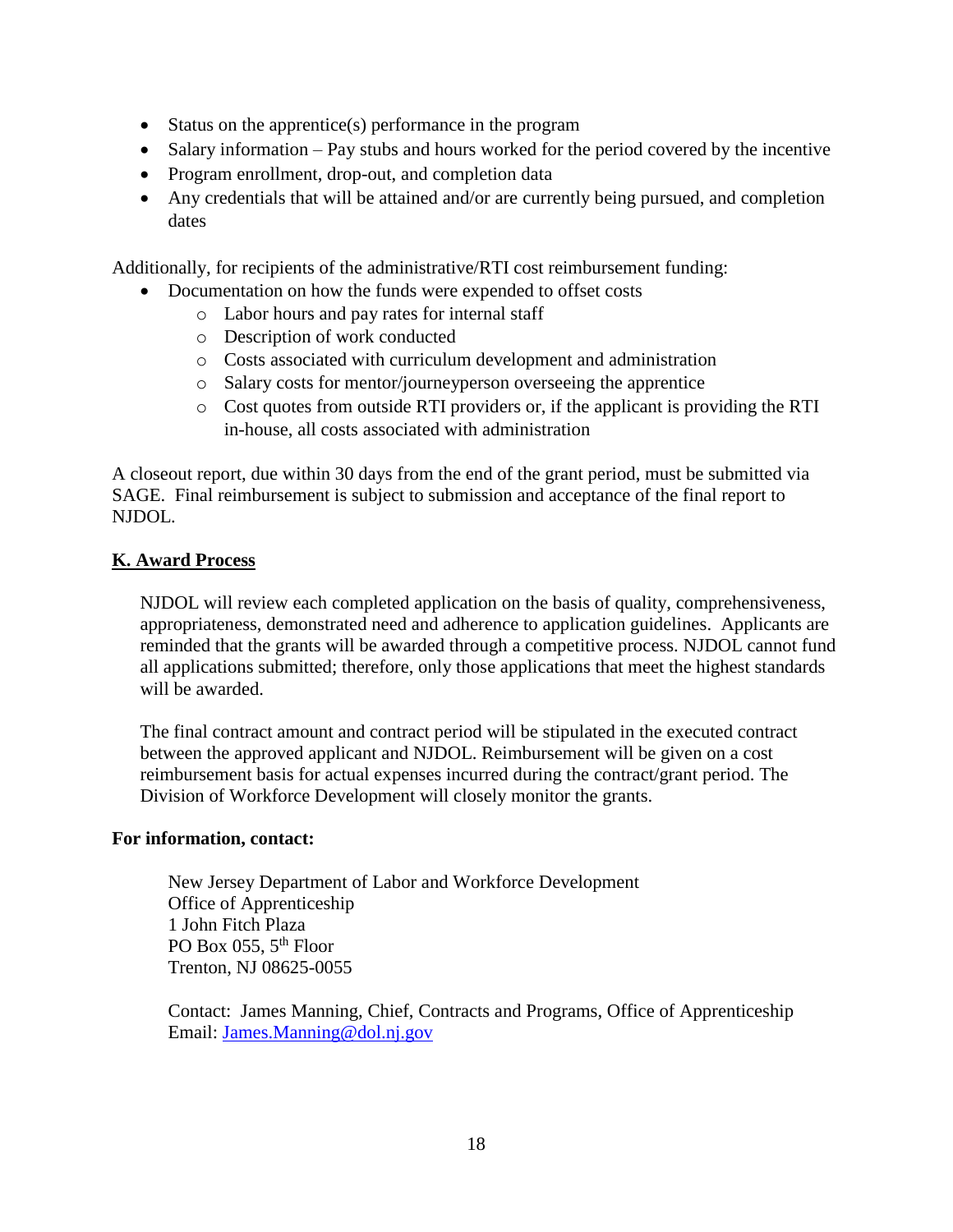#### **L. Date by which Applicants shall be notified**

NJDOL review team will evaluate the application on the basis of quality, comprehensiveness, completeness, accuracy, and appropriateness to the guidelines and requirements of this NGO. Final decisions on award will be communicated to the applicant no later than June 30, 2022.

Applications for Round 2 FY22 funds will not be accepted after **12 noon on June 3, 2022.**

Notice that an organization has been selected as a grant recipient does not constitute approval of the grant application as submitted. Before the actual grant award is made, NJDOL will enter into negotiations concerning items such as program components, staffing and funding levels, and administrative systems. If subsequent negotiations do not result in an agreement between the applicant and NJDOL, NJDOL reserves the right to terminate the negotiation and decline to fund the proposal.

Upon the review and approval of an application for funding, a signed contract will be sent to the grantee via SAGE. This contract will provide the grantee with spending authority for the term of the contract. Grantees are not authorized to expend funds before or after the contract period as shown on the contract.

**\*Dates may be subject to change. Any changes will be posted on NJDOL website.**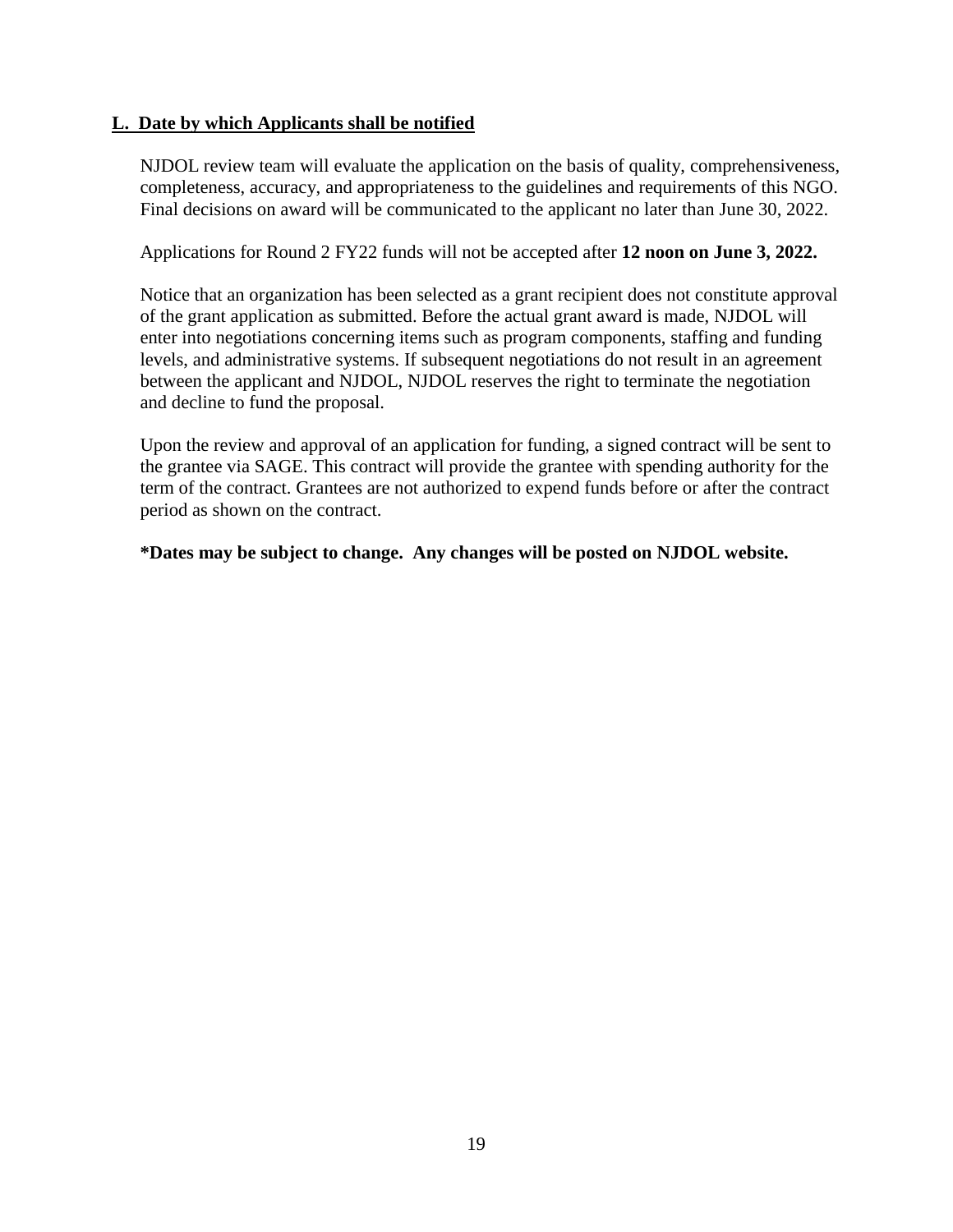#### **Attachment I – Letter of Intent**

#### **(On your organization's letterhead)**

Department of Labor and Workforce Development Office of Apprenticeship [ApprenticeshipUnit@dol.nj.gov](mailto:ApprenticeshipUnit@dol.nj.gov)

RE: FY22 Growing Apprenticeship in Nontraditional Sectors (GAINS) – Round 2 Funding

Please accept this letter as notice of my intention to apply for the New Jersey Department of Labor and Workforce Development Fiscal Year 2022 GAINS Round 2 grant program. I have completed registration (created an account) in the System to Administer Grants Electronically (SAGE), and did read and do understand the FY22 GAINS Round 2 Grant Opportunity, and am aware of my responsibilities as the Authorized Official.

(Organization's Name) proposes to request funding to develop/expand apprenticeship opportunities in the (industry/occupation area).

Legal business name: Federal Employee Identification # (FEIN): Dun and Bradstreet # (DUNS): NJ business address: County of NJ business: Business web address: Name of Authorized Official: Title of Authorized Official: Direct phone # and email address of Authorized Official: Main point of contract for the GAINS application: Direct phone # and email address of main point of contact:

Signature of Authorized Official Date

Email this completed form as an attachment to: ApprenticeshipUnit@dol.nj.gov

\_\_\_\_\_\_\_\_\_\_\_\_\_\_\_\_\_\_\_\_\_\_\_\_\_\_\_\_\_\_\_\_\_ \_\_\_\_\_\_\_\_\_\_\_\_\_\_\_\_\_\_